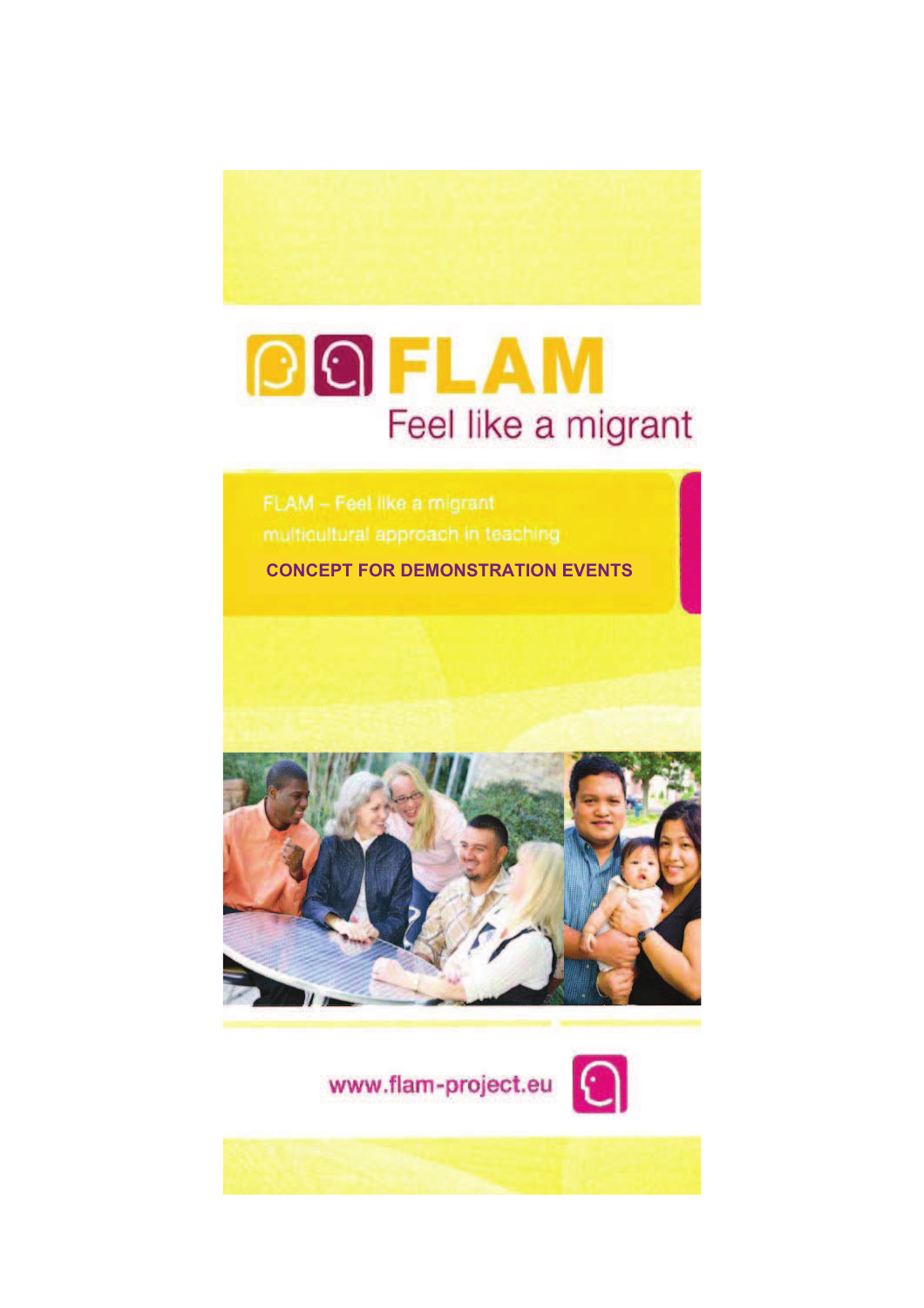

# **© 2010 Volkshochschule im Landkreis Cham, Germany.**

This publication was developed in the course of the LIFELONG LEARNING project

#### **FLAM – Feel like a migrant – multicultural approach in teaching**

#### **Project partnership:**

- Volkshochschule im Landkreis Cham e.V. VHS coordinator (Germany)
- Anniesland Research Consultancy Limited (United Kingdom)
- Institut für berufsbezogene Weiterbildung und Personaltraining GmbH BEST (Austria)
- **a** Instituto Municipal de Formación y Empleo IMFE (Spain)
- **Q** IRFA SUD (France)
- **Q** ProDiverse Ltd (Romania)
- **Carpathian Foundation (Romania)**
- Der Verband der Schweizerischen Volkshochschulen associated partner (Switzerland)

For non-commercial purposes, a download version of this publication is available on the project website www.flam-project.eu



This project has been funded with support from the LIFELONG LEARNING programme of the European Commission. This publication reflects the views only of the authors, and the Commission cannot be held responsible for any use that may be made of the information contained here

Project number 141816-LLP-1-2008-1-DE-Grundtvig -GMP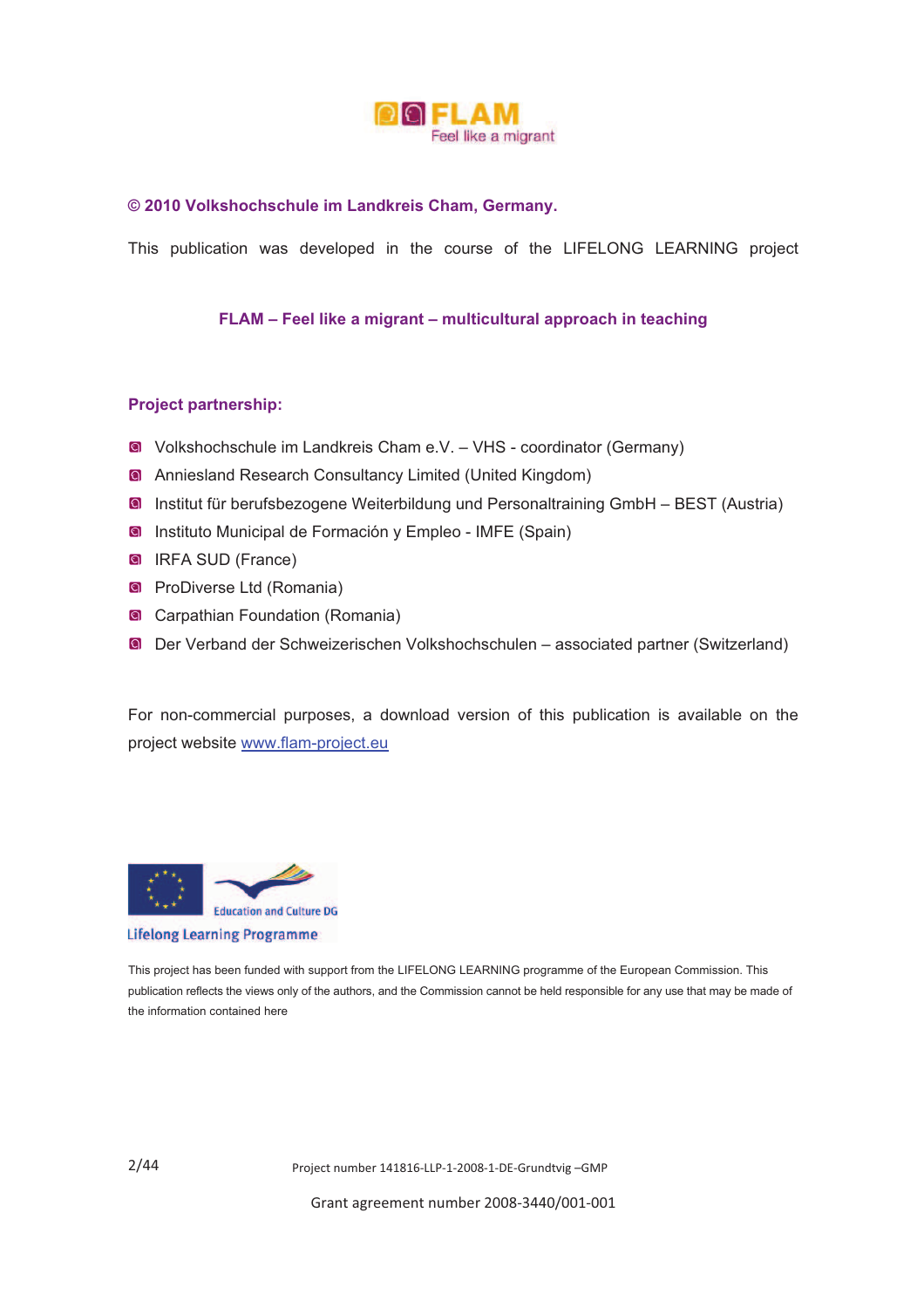

# **Content:**

| 3.1 FLAM demonstration event in your organisation involving the relevant target groups and |
|--------------------------------------------------------------------------------------------|
|                                                                                            |
| 3.2 FLAM demonstration event in the education sector: cooperating with content             |
|                                                                                            |
| 3.3 FLAM demonstration event in the framework of European Year for combating               |
| poverty and social exclusion 2010: cooperating with content related events 11              |
|                                                                                            |
|                                                                                            |
|                                                                                            |
|                                                                                            |
|                                                                                            |
|                                                                                            |
|                                                                                            |
|                                                                                            |
|                                                                                            |
|                                                                                            |
|                                                                                            |
|                                                                                            |
|                                                                                            |
|                                                                                            |
|                                                                                            |
|                                                                                            |
|                                                                                            |
|                                                                                            |

 $3/44$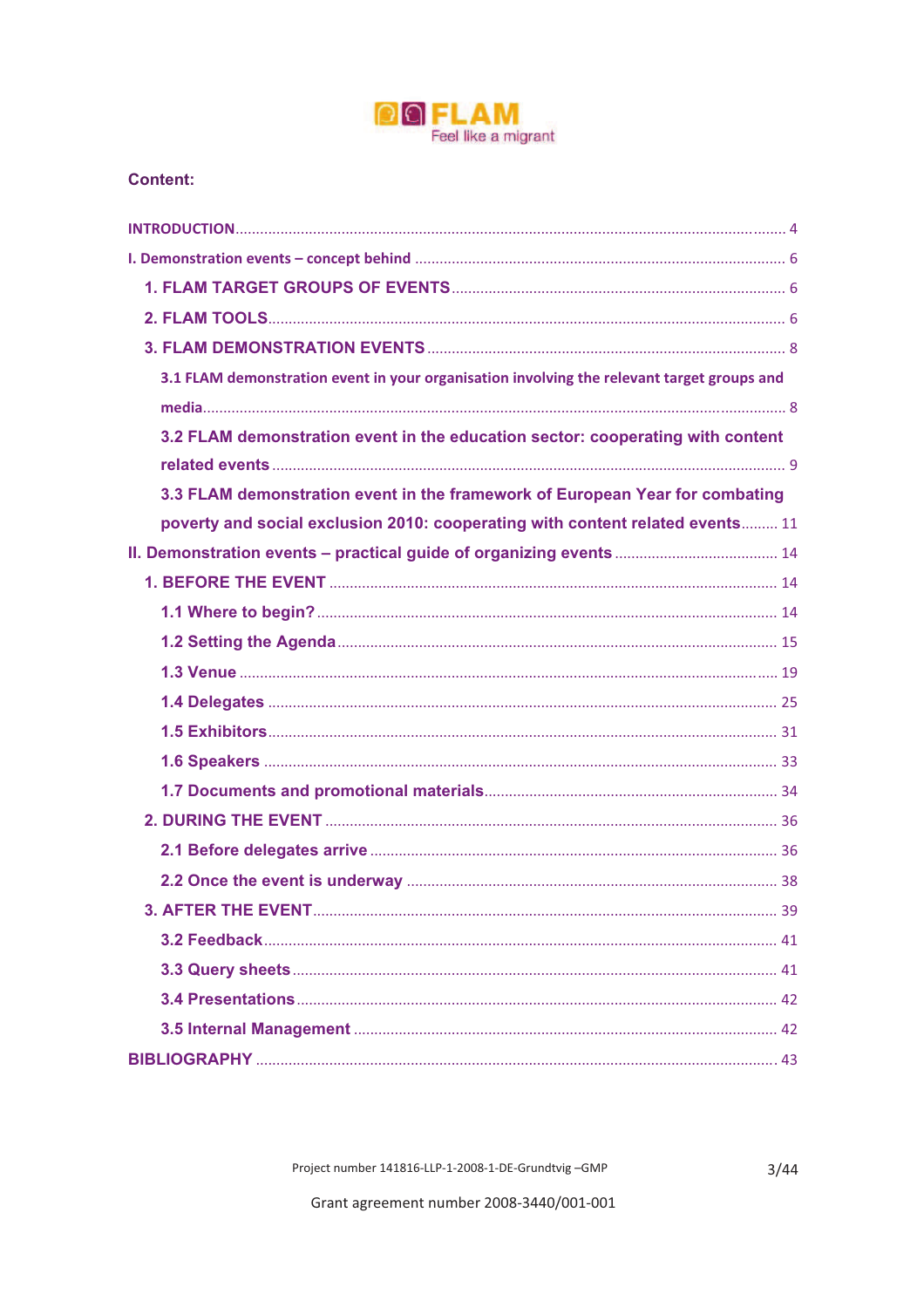

# **INTRODUCTION**

The concept for the *"Feel like a migrant – demonstration Events"* focuses on how to enrich the design of information events:

- **A** How to raise, among adult education providers, their interest to make use of the project's products that will be available free of charge and to incorporate them into their training concepts;
- **A** How to raise, among education policy makers, their motivation to promote such educational concepts that reduces migrants difficulties in participation and motivation for lifelong learning;
- **E** How to attract widespread publicity in the public media for the project.

Therefore the FLAM demonstration events aim at:

- **Informing an interested public in the education sector about the outcomes of the FLAM** project;
- **Making use of the inherent attractiveness of the project in order to produce the highest** possible media reaction and publicity;
- **a** Raising, among education policy makers, their motivation to promote and support approach of intercultural teaching and to integrate it into existing initiatives for cultural diversity and European citizenship;
- **a** Raising, among education organisations, their interest in making use of the project's products, which will be available free of charge, and to incorporate them into their concepts.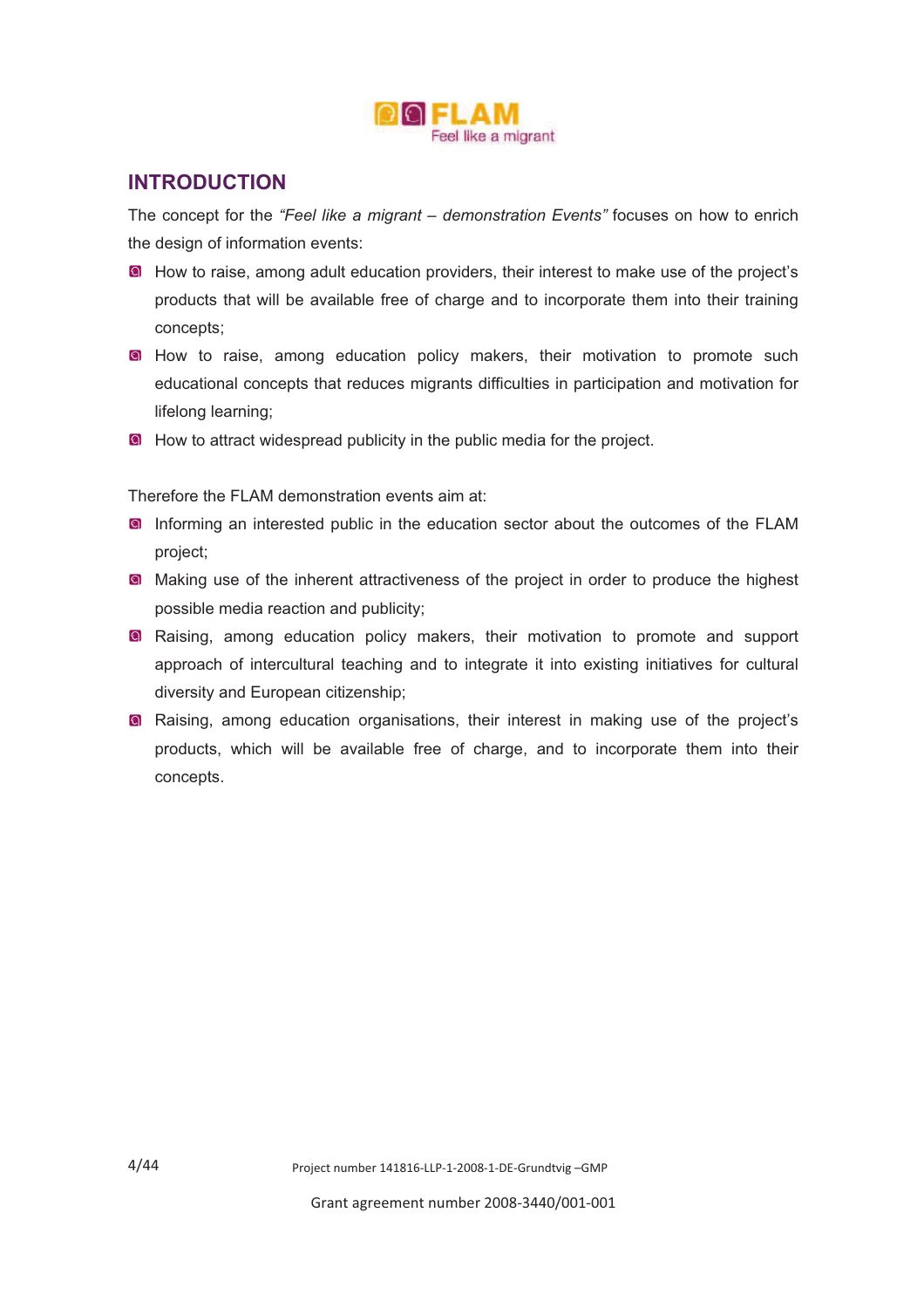

Organising successful events is a key part of a good valorisation strategy in each European project.

Events are a platform for relevant stakeholders to meet and network, to be informed about projects' results and also to explore ways of embedding these results in existing Vocational Education and Training (VET) systems, practices and adult education services. This concept for the demonstration events in project FLAM aims to assist the partners of the project in planning an event, providing an outline of the activities to be undertaken and an insight into the skills required. It aims to help event managers, with varying levels of expertise in the field of event management, to organise effective and successful events in terms of the audience covered:

- **a** large or small scale events between 20 to 350 delegates;
- at all levels at local, regional, national, European or international; and
- a broad range of audience general public, public or private organisations or specific target groups.

The practical advice and recommendations identified are based upon best practices, expertise achieved by partners of the project FLAM as well as effective and new approaches tried and tested by the Leonardo UK National Agency, Leonardo Procedure B projects and the Equal Support Unit (ECOTEC Research and Consulting Ltd) over the last years.

The overall purpose of this concept is to provide practical advice and detailed guidance on how to best organise a successful event, to improve quality in event management and to develop successful events in sector of adult and vocational education. Though codes of practice and practicalities vary across countries, the basic organizational event management process follows a logical pattern in terms of activities which need to be carried out **before** an event takes places, **on the day** of the event and **after** the event. To help the partners, we therefore have divided this concept into three main stages and outlined, for each of these, the key activities which need to be implemented. Readers must note, however that, though activities are described in a chronological order, they must be implemented in parallel and on an ongoing basis.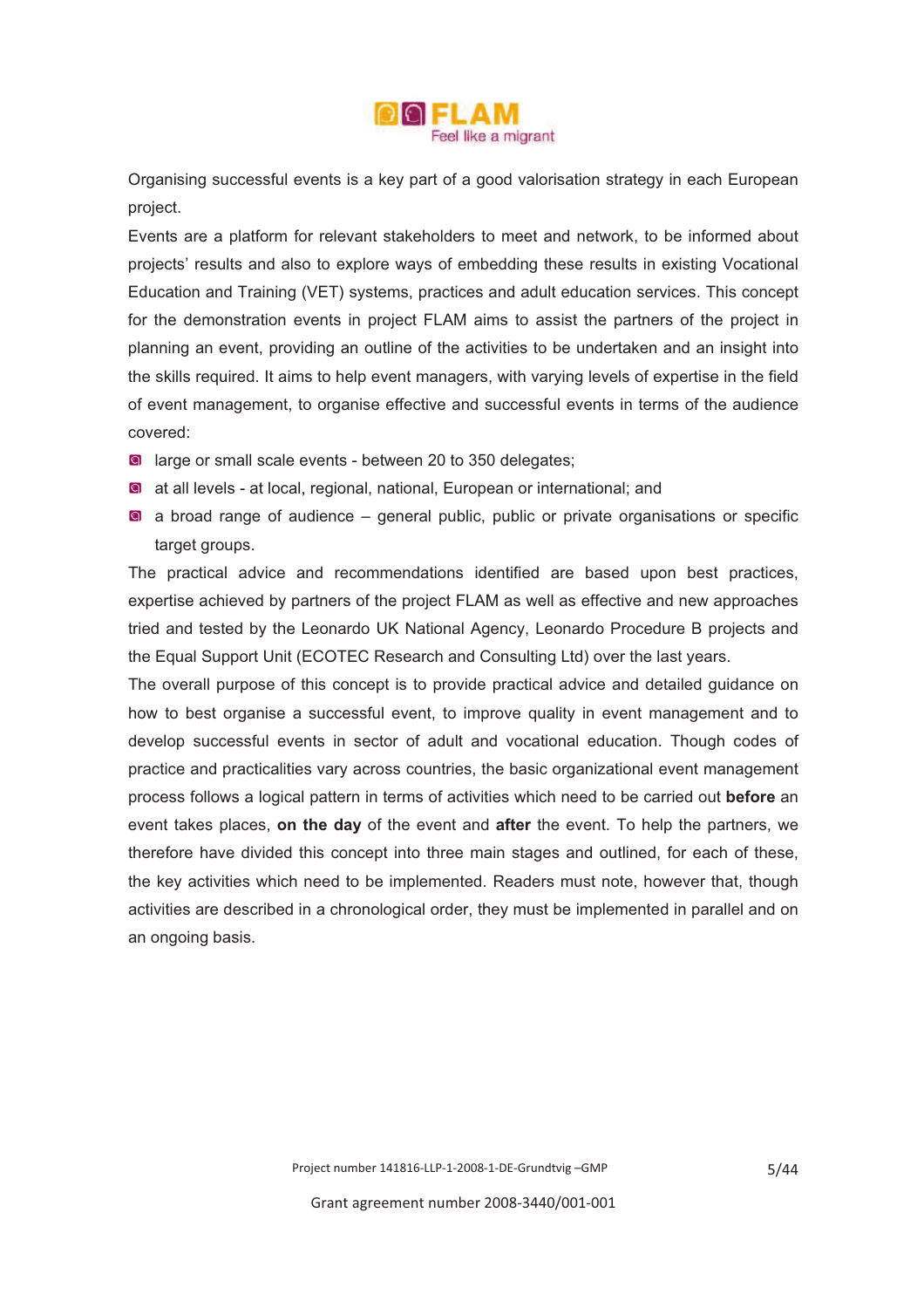

# I. Demonstration events – concept behind

# **1. FLAM TARGET GROUPS OF EVENTS**

Direct target group of events:

- **a** teachers working migrants of adult education providers,
- **q** trainers working migrants of adult education providers,
- **a** other education staff e.g. advisors, managers who work with migrants of adult education providers.

Long –term beneficiaries are:

- migrants
- **Q** ethnic minorities
- **Q** persons with different socio-cultural background
- **a** national and European programmes and initiatives who aim at promoting awareness of the importance of cultural diversity of Europe: They will receive the project materials for integrating them into their respective web sites and data bases and making them available to their users.

# **2. FLAM TOOLS**

6/44

The partnership FLAM has developed tools in order to improve the dissemination of information about the project and promote the implementation of its innovative approaches based on multicultural teaching approach. All tools are provided on the website www.flamproject.eu

# **FLAM website**

The public web site of the FLAM project, www.flam-project.eu , provides comprehensive information on the project in 6 languages. It is a source of information for anyone who is interested and offers downloads of all products as well as the contact details of the partner organisations. Its publicity is broadened via the web links of networking institutions for vocational education and training on national and international levels.

# **PowerPoint presentation**

The FLAM presentation provides all project information. It is designed to inform key actors, politicians, training providers, teachers and trainers about the project's design, its specific approach and its strategy in the context of the European integration process. It also provides detailed information on the project outcomes.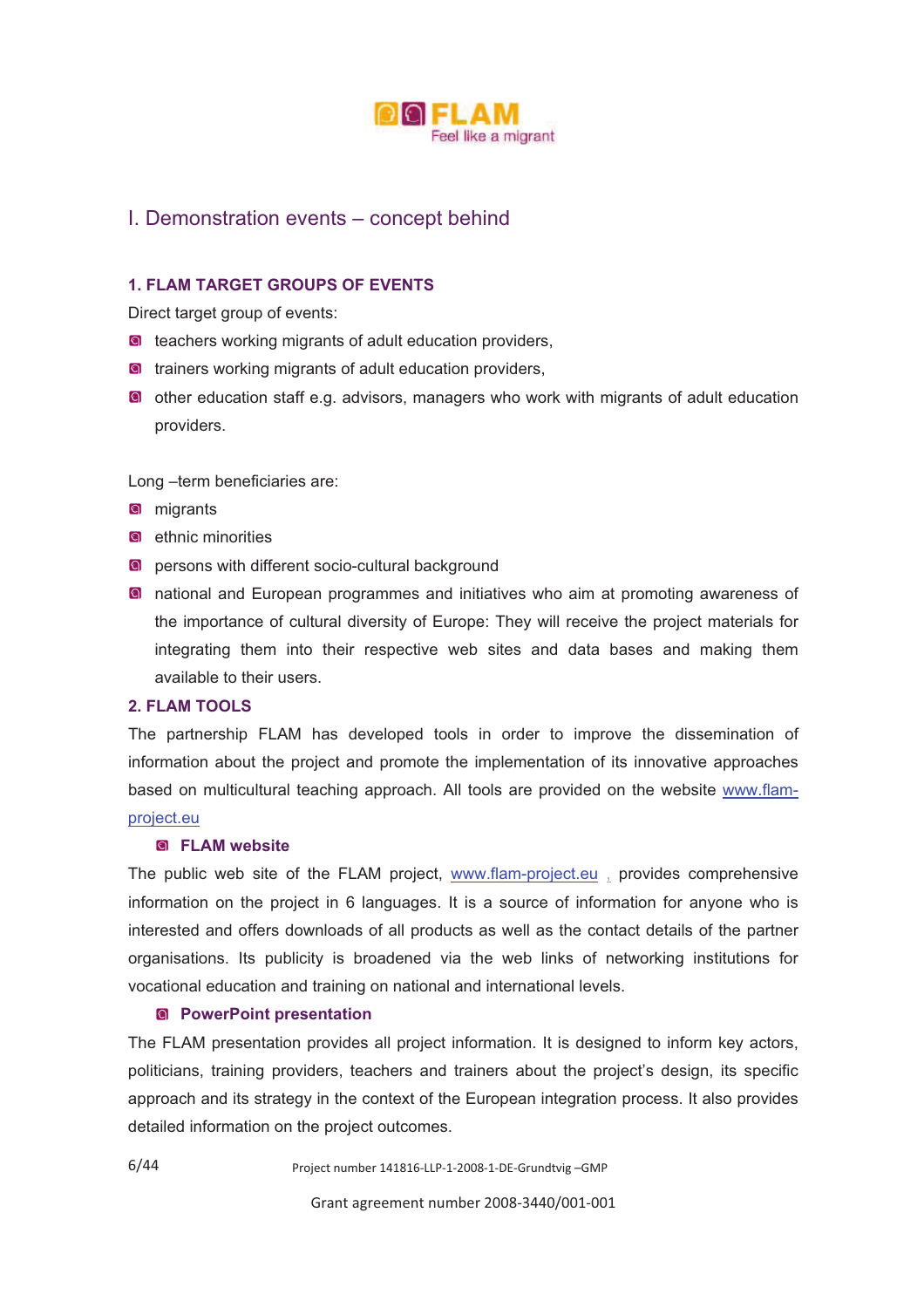

#### **Start up flyers**

The FLAM starts up fliers contain a short description of the overall project activities and outcomes. They are distributed to key actors and relevant stakeholders and to the interested public and are also intended to support dissemination activities at the FLAM demonstration event as well as being distributed to the media. The fliers are available in the following languages: EN, DE, FR, IT, ES, RO.

Medium: Internet based versions (PDF document) for free download, print version

#### **Flyers**

The FLAM fliers contain more detail description of the project's products: handbook FLAM with its curriculum and toolbox as well as information about final conference organised within the project. Fliers are distributed to key actors and relevant stakeholders and to the interested public and are also intended to support dissemination activities at the FLAM demonstration event as well as being distributed to the media. The fliers are available in the following languages: EN, DE, FR, IT, ES, RO.

Medium: Internet based versions (PDF document) for free download, print version

#### **FLAM posters**

The aim of the poster "FLAM" is to raise interest and inform adult education providers about existence of the project.

Languages: EN, DE, ES, FR, IT, RO.

Medium: Internet based versions (PDF document) for free download, print version

# **Handbook FLAM**

The main product of the FLAM project partnership is a handbook which provides background information and practice materials for a multicultural teaching approach for teachers, trainers, and guidance counselors working with migrants.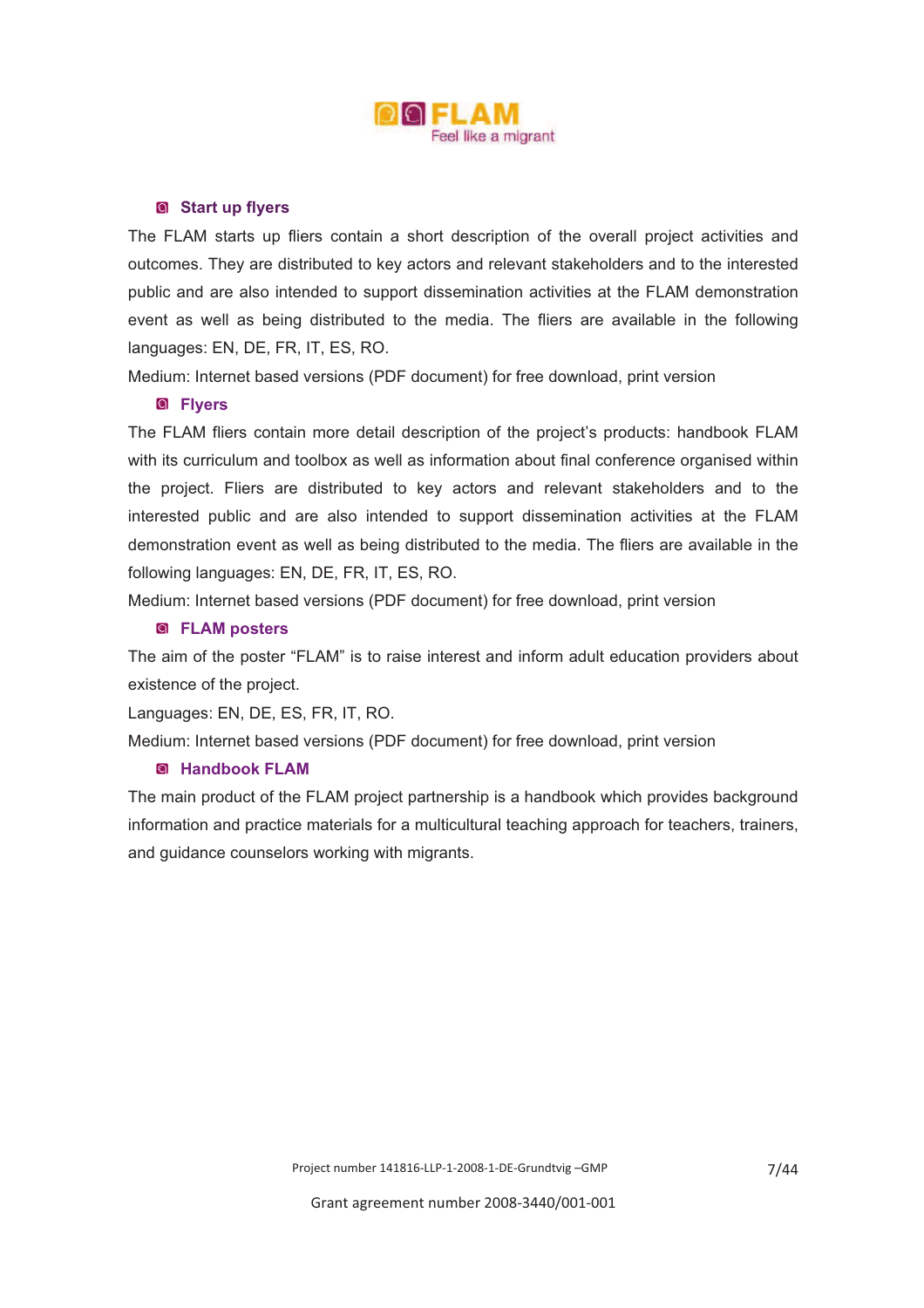

# **3. FLAM DEMONSTRATION EVENTS**

# **3.1 FLAM demonstration event in your organisation involving the relevant target groups and media**

#### **Strategy and goals:**

- **Presentation of the FLAM concept including a short demonstration (supported by a** PowerPointPresentation)
- **Presentation of the handbook FLAM;**
- **Raising interest in the implementation of the didactic concept of multicultural teaching** approach in adult and vocational education.

Pilot experiences could be presented by our target group (teachers, trainers who took part in pilot tests within the project). Representatives of our second target group (learners with migration background) should also talk (if feasible) about what they think of the FLAM project, they could share with their experiences of coming to the new country, taking part in language and integration courses.

#### **Participants in the event:**

- **Media representatives;**
- **Representatives from National EU Agencies;**
- **Representatives from Nationality Associations and Organisations;**
- **Representatives from schools, universities, educational or other institutions who might be** interested in putting together life stories as a project within their classes, courses, institutions or others;
- **Representatives of associations, organisations and education providers who might be** interested in implementing FLAM concept.

#### **Steps:**

**a** See the chapter FLAM practical guide of organizing events.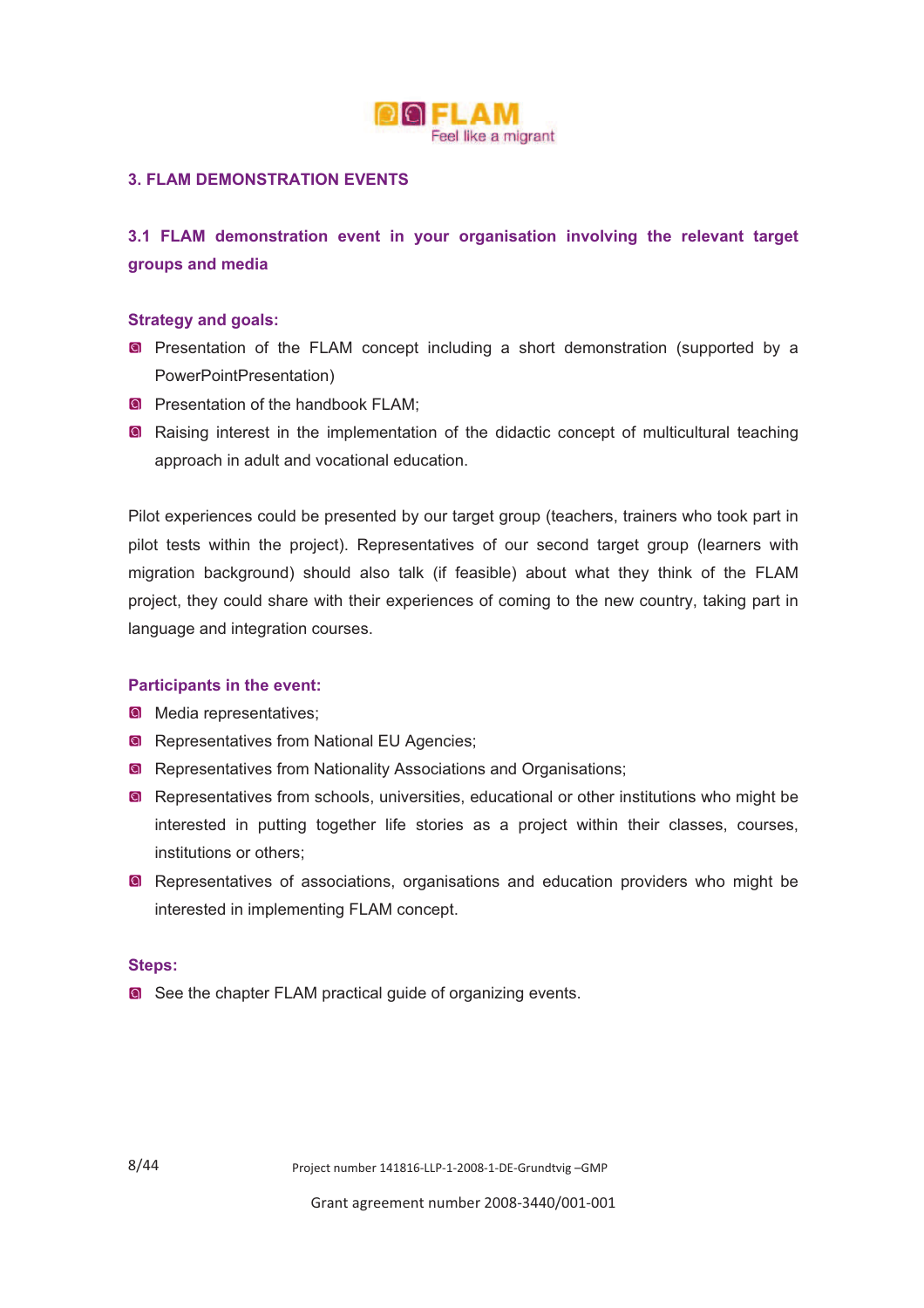

#### **Demonstration event – prospective schedule**

| <b>TIME</b>    | <b>SUBJECT</b>                              | Participants                 |
|----------------|---------------------------------------------|------------------------------|
| 09:00<br>14.00 | Welcome and introduction                    |                              |
|                | General presentation of the idea behind     |                              |
|                | FLAM:                                       |                              |
|                | Summary of FLAM progress<br>Q               | Representative of FLAM       |
|                | Raising attention for the FLAM project<br>Q | partner in the country of    |
|                | Workshops: What does it mean to feel<br>ସ   | invited<br>event.<br>the     |
|                | like a migrant                              | participants:<br>teachers,   |
|                | Workshops: teaching strategies applied<br>Q | trainers, representatives of |
|                | Q<br>Presentation of tools in multicultural | education and integration    |
|                | teaching approach – provision of short      | policy                       |
|                | exercises / tools in order to emphasis the  |                              |
|                | project title "Feel like a migrant"         |                              |
|                | Discussion round<br>ାପ                      |                              |

# **3.2 FLAM demonstration event in the education sector: cooperating with content related events**

Multicultural approach encourages innovative and alternative learning pathways in Lifelong Learning; partners learn about things in which they are interested, which they decided to look for and which are relevant to them. Multicultural teaching approach is process through which individuals of all ages can acquire not only skills and knowledge, but also attitudes and values.

The concept behind FLAM is based on intercultural teaching approach that aims at teachers, trainers working with migrant learners to get interested and understand the situation of migrants, new comers. This understanding can be achieved through putting trainers, teachers in the situation of migrant learners, trying to imagine how it is to be a migrant, what are their thoughts, feelings, experiences, expectations.

The FLAM concept can be presented at relevant meetings of educational institutions, coaches, social institutions, cultural institutions, migrant organisations etc.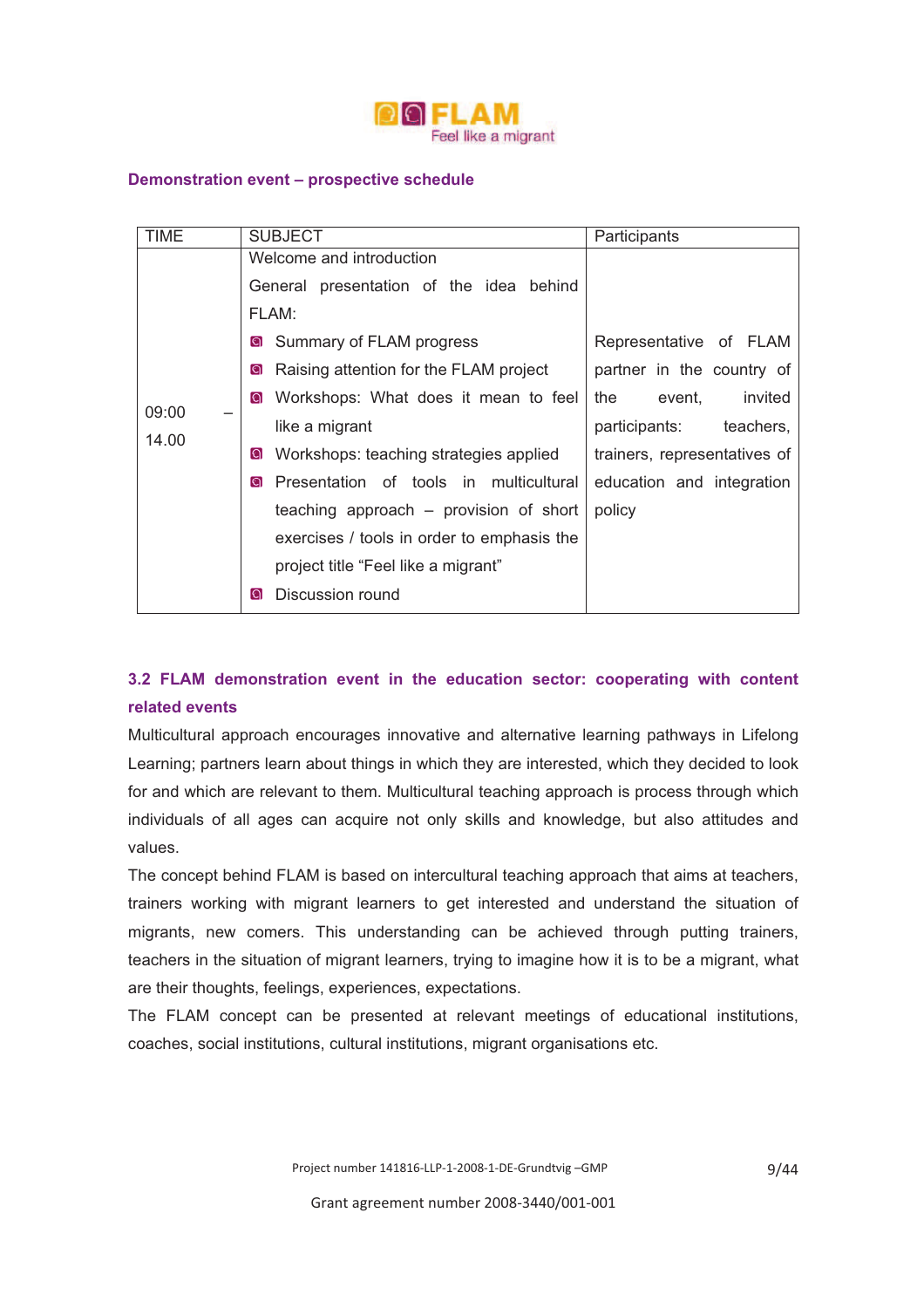

# **Strategy and goals:**

- **Multimedia presentation of the FLAM project and its website:**
- **O** Demonstration of the FLAM handbook and its applicability;
- **a** Raising awareness of its innovative didactical approach and potential concerning Lifelong Learning for the trainers and learners;
- **a** Making available all project information and messages in optimal form.

The FLAM project managers will inform the audience about the project. The handbook including tools and curriculum will be demonstrated to the target groups and may be experienced by interested members of the education sector.

Some tools could also be introduced to the interested members of the education sector.

The FLAM project managers can also use the curriculum and inform and inform adult education providers about the didactical approach: intercultural teaching approach how to organise in –service training course for teachers, trainers, counsellors working with migrant learners.

#### **Steps:**

- **I** Identify a suitable education-related event;
- Get in touch with the organiser;
- **Ask if presentation of the FLAM Project would be possible;**
- **Q** Check out the technical possibilities on location;
- **O** Finalise the cooperation;
- **I** Prepare the information materials and if necessary, the briefing of staff for the information stand;
- **O** Do the presentation;
- **E** Keep in touch with people who show an interest in the project.

# **FLAM demonstration event in the framework of migration: cooperating with regional and local migrant organisations**

In the last ten years net migration has been the main driver of population growth in most of the European Member States. EU policies are promoting the economic and social integration of immigrants in order to raise the potential for economic growth and social improvement. At present more than 500 million people with different historical, social and cultural backgrounds live and work in the European Union. It is more important than ever that communication and

Project number 141816-LLP-1-2008-1-DE-Grundtvig -GMP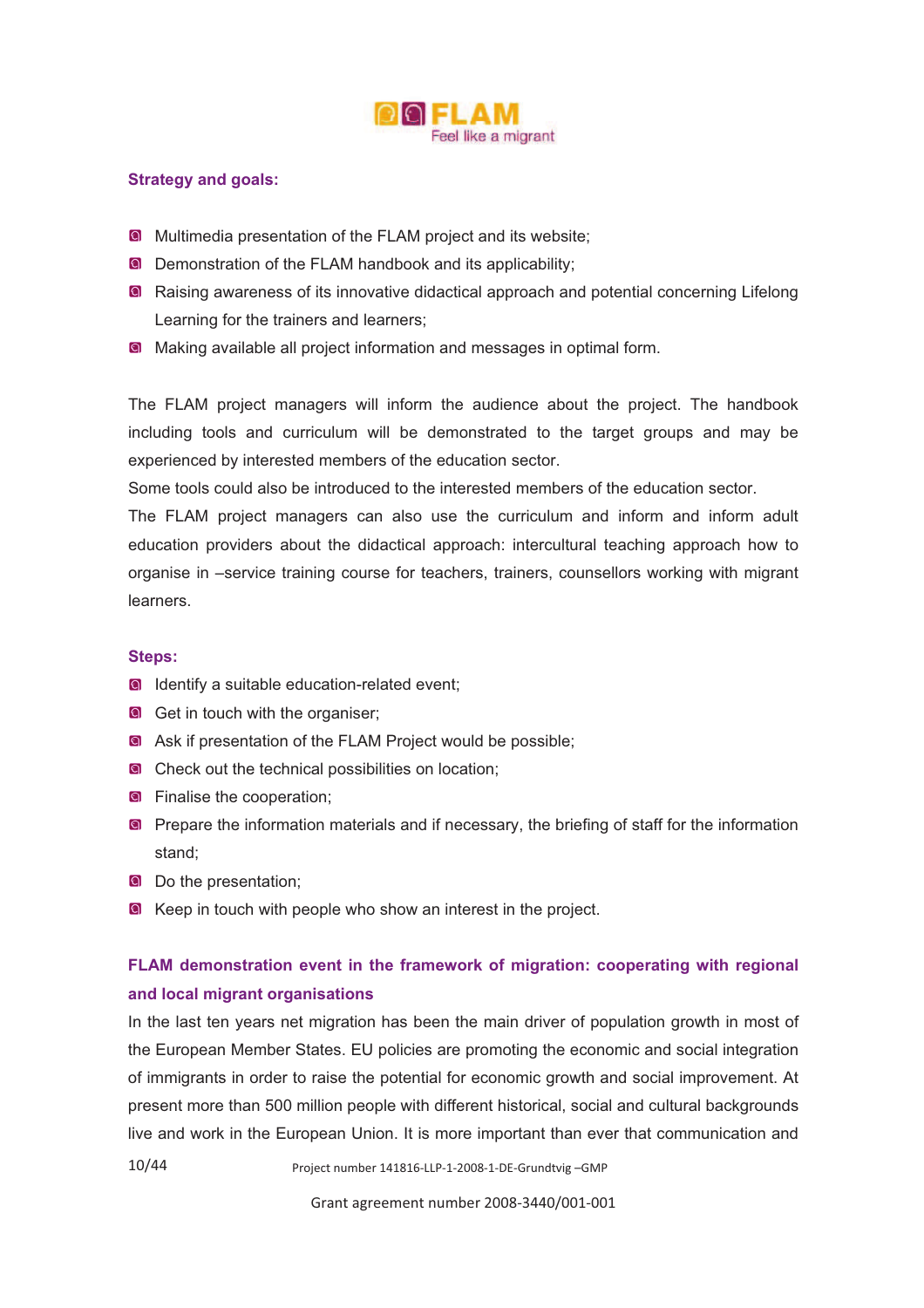

exchange between Europe´s diverse range of citizens be encouraged and promoted.

The FLAM concept can be shown at relevant events of organisations working with migrants and aiming at public awareness of their special needs and concerns.

# **Strategy and goals:**

- **Multimedia presentation of the FLAM project and website;**
- **Demonstration of the FLAM tools;**
- **a** Raising interest in the issue of multicultural competences and their development;
- **Making available all project information and messages in optimal form.**

The FLAM project will be presented to a broader public. The FLAM products will be demonstrated and can be experienced by interested visitors. Fliers and posters will serve to raise interest in visiting the FLAM web pages.

#### **Steps:**

- **I** Identify a suitable content-related event;
- Get in touch with the organisers;
- **Ask if the presentation of the FLAM Project would be possible;**
- **Q** Check out the technical possibilities on location;
- **a** Check out the options for effective cooperation concerning the media coverage of the FLAM project;
- **Prepare the information materials and if necessary, the briefing of staff for the information** stand;
- **Introduce interested visitors:**
- Reep in touch with people who show an interest in the project.

# **3.3 FLAM demonstration event in the framework of European Year for combating poverty and social exclusion 2010: cooperating with content related events**

The Member States set up year **2010 as** the **European Year For Combating Poverty and Social Exclusion**. The key objectives are to raise public awareness about these issues and renew the political commitment of the EU and its Member States to combat poverty and social exclusion.

"This Year also aims to challenge stereotypes and collective perceptions of poverty. By harnessing the EU's principles of solidarity and partnership, 2010 represents a clarion call to

Project number 141816-LLP-1-2008-1-DE-Grundtvig -GMP

11/44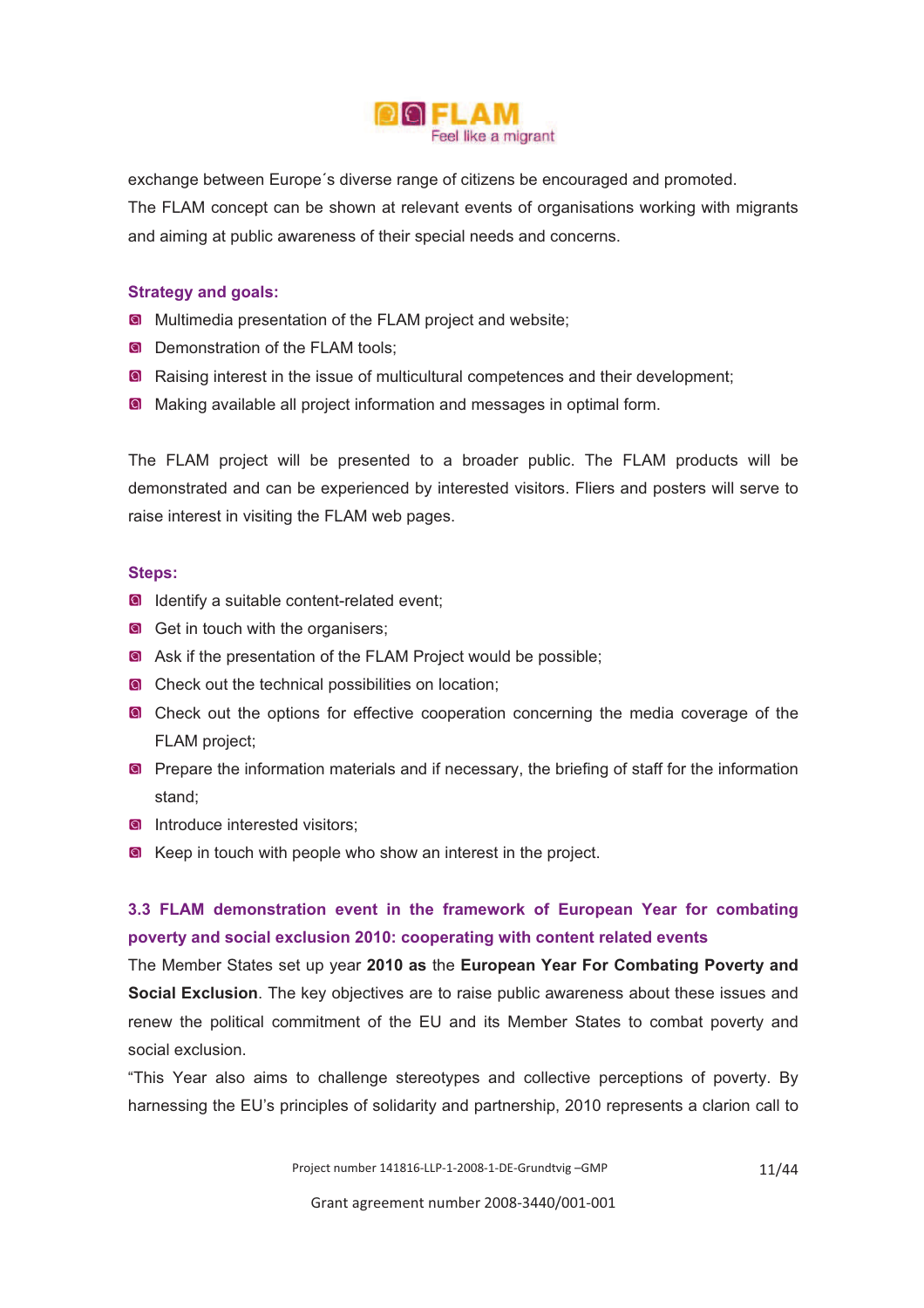

tackle the causes of poverty head-on in a bid to ensure everyone can play a full and active role in society.

Civil society organisations and social partners will join participating countries and the European Commission to run a series of activities throughout 2010."<sup>1</sup>

# **Strategy and goals:**

Each organization or individuals can take actively part in the fight against poverty and social exclusion within European campaign.

As organization you can:

- **O** Support the objectives of the EY 2010 on your website by publishing banners, using links, publishing articles
- **O** Join the Year on our social networks
- **a** Sign the EY 2010's online commitment on the fight against poverty and social exclusion
- **O** Organise an activity to promote the objectives of the Year

The project FLAM as:

- **a** is in accordance with the principles and objectives of the Year and
- **Q** takes place in 2010

We could be entitled to use the logo, some key communication products, and be given visibility on the EY 2010 website.

Please visit the following link:

!!!!!!!!!!!!!!!!!!!!!!!!!!!!!!!!!!!!!!!!!!!!!!!!!!!!!!!!!!!

http://www.2010againstpoverty.eu/mediagallery/goodies.html?langid=en

"By using the EY 2010 name and the logo, you agree to link them only to aims which are compatible with the principles and objectives of the Year, as well as with the existing copyright rules. (*Please see the Legal notice of the European Commission)"<sup>2</sup>*

Within the YEAR there are also other possibilities to express own commitment to the topics of combating poverty and social exclusion and demonstrating FLAM project, e.g.:

- **.** Sign the commitment on combating poverty and social exclusion
- ! **Join the Year** on our social networks
- ! **Join an organisation** in your country that takes part in the EY 2010. See your country's website
- Take part in an event in your region"

<sup>&</sup>lt;sup>1</sup> http://www.2010againstpoverty.eu/about/?langid=en (May 2010)

<sup>&</sup>lt;sup>2</sup> http://www.2010againstpoverty.eu/about/takeaction.html?langid=en (May, 2010)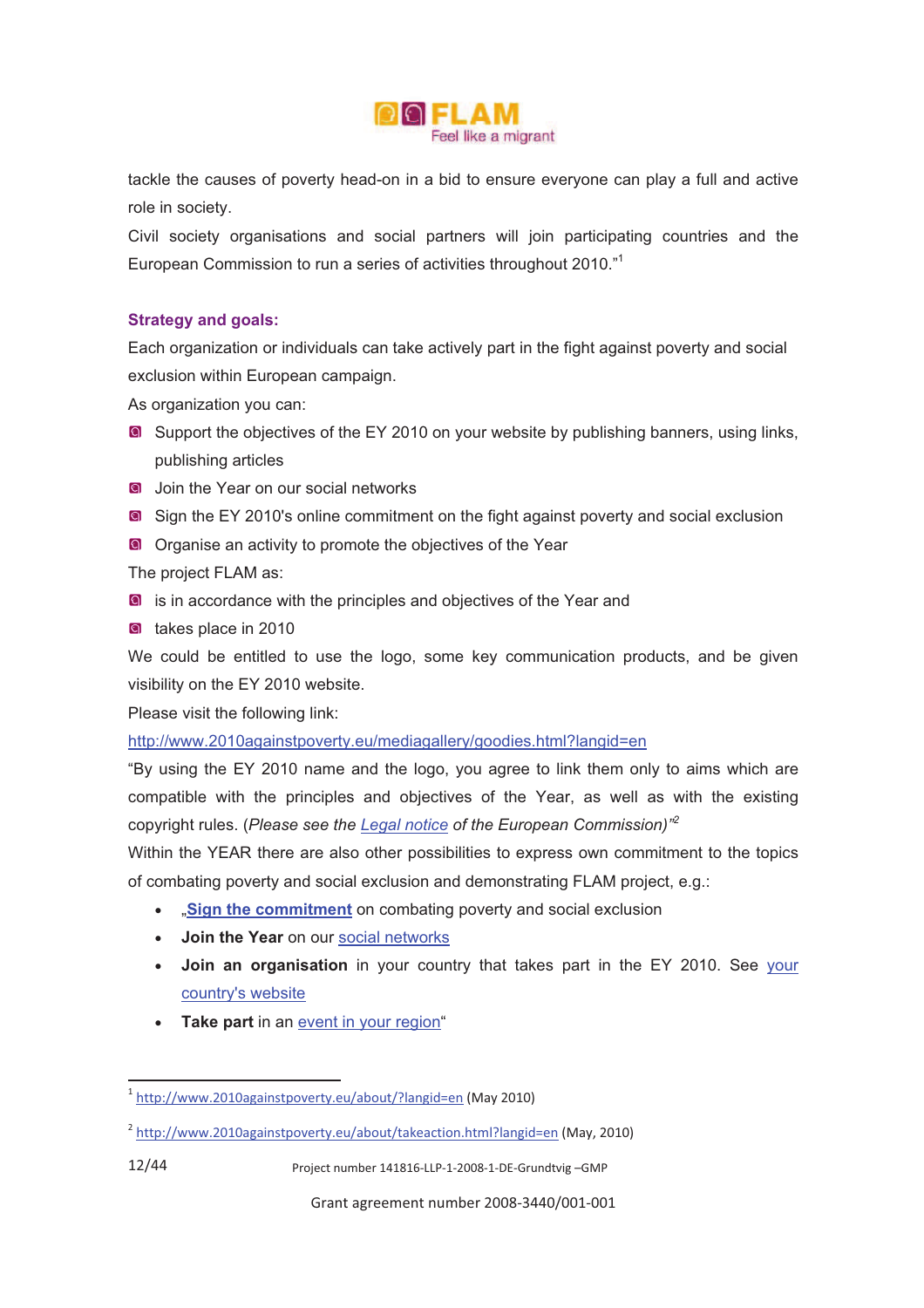

**On the occasion of events in the framework of Year of combating poverty and social exlusion the following actions can be undertaken:** 

- **Multimedia presentation of the FLAM project and its website;**
- **Demonstration of the FLAM handbook, its applicability and relation to the celebrating year**
- **a** Raising awareness of its innovative didactical approach and potential concerning Lifelong Learning for the trainers and learners;
- **a** Making available all project information and messages in optimal form.

#### **Steps:**

- **I** Identify a suitable -related event in your country or region;
- G Get in touch with the organiser;
- **Ask if presentation of the FLAM Project would be possible;**
- **a** Check out the technical possibilities on location;
- **Q** Finalise the cooperation:
- **a** Prepare the information materials and if necessary, the briefing of staff for the information stand;
- Do the presentation;
- Reep in touch with people who show an interest in the project.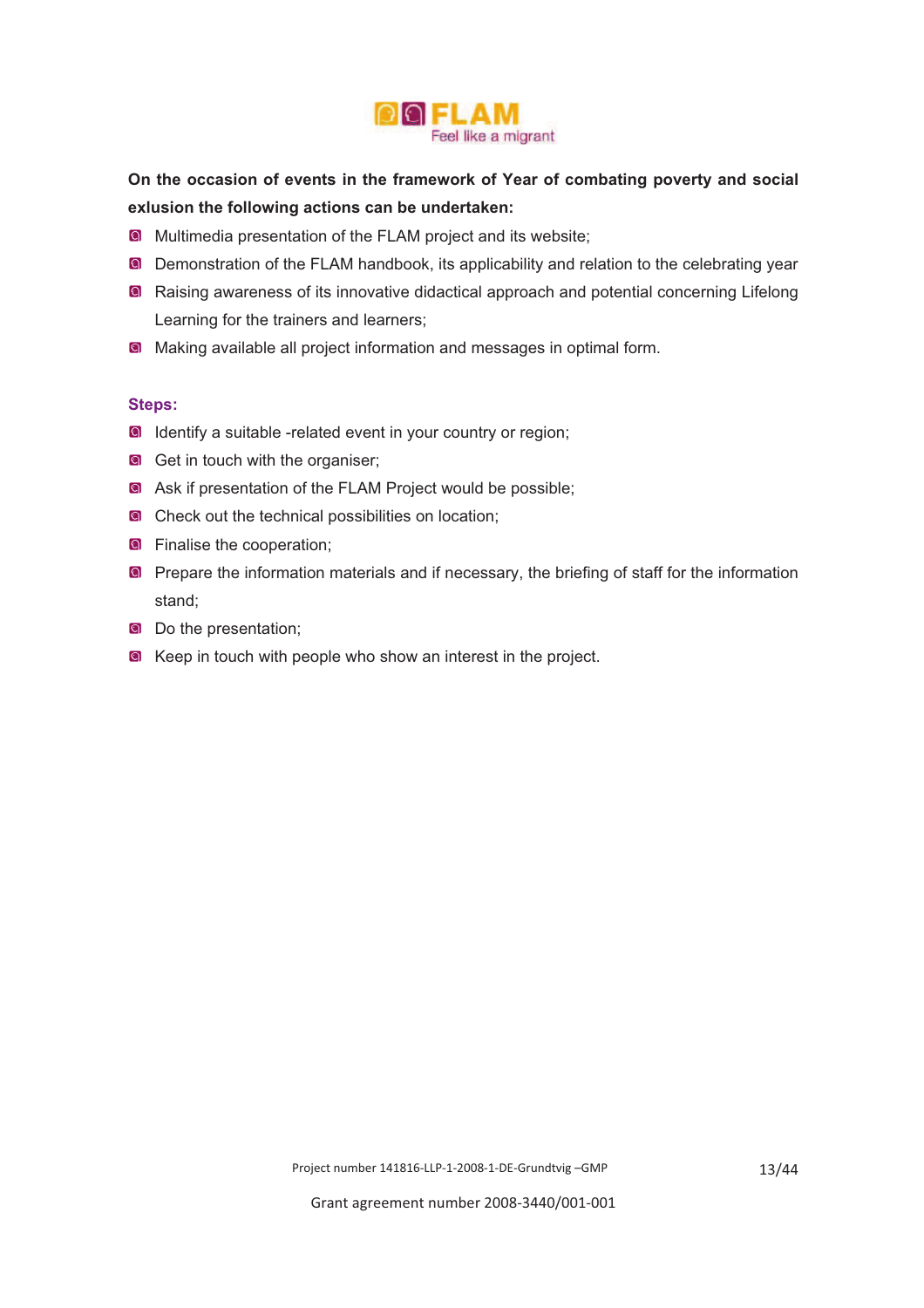

# **II. Demonstration events – practical guide of organizing events**

# **1. BEFORE THE EVENT**

#### **1.1 Where to begin?**

The first thing that we will need to do when planning an event will be to make the most basic decisions about the subject of the event, its aims, when and where it will take place, how long it will last, its format (presentations/ workshops, and/ or exhibition), the target audience, how many delegates we will have and who our target audience will be. We will also need to consider the most appropriate way to reach our target audience. In a transnational partnership, consider if one large conference towards the end of the project is suitable, or whether a series of local events in partner countries is more feasible. Once our project is underway, we may realise that what was initially proposed could be improved to greater impact on our target group across the countries involved in our project.

Once an initial decision on these main points has been reached, it is worth drawing the ideas together in the form of an event briefing note. We can then circulate the briefing note, outlining the main features of the event to internal colleagues and to other people outside our own organisation who are also involved in organising the event and invite their comments. The event briefing note should be circulated for feedback and comments amongst the partners. This is to ensure that the purpose and objectives of the event are commonly agreed by all and that the event meets the needs of all the partners involved. It also allows partners to make detailed suggestions on the event right at the start of the event preparatory stage. Suggestions can cover the format of the event (which might depend on the countries' practices), the audience (e.g. taking into consideration aspects such as knowledge of the topic or of foreign languages) and recommendations on specific speakers. This briefing note is also very useful as a dissemination and publicity tool for all countries involved. On the basis of this note, articles can be written to publicise the event in advance in partners' publications or on their websites. Once you have received comments on your initial draft brief you may want to revise it to take account of the feedback.

Write an event briefing note and invite comments.

Project number 141816-LLP-1-2008-1-DE-Grundtvig -GMP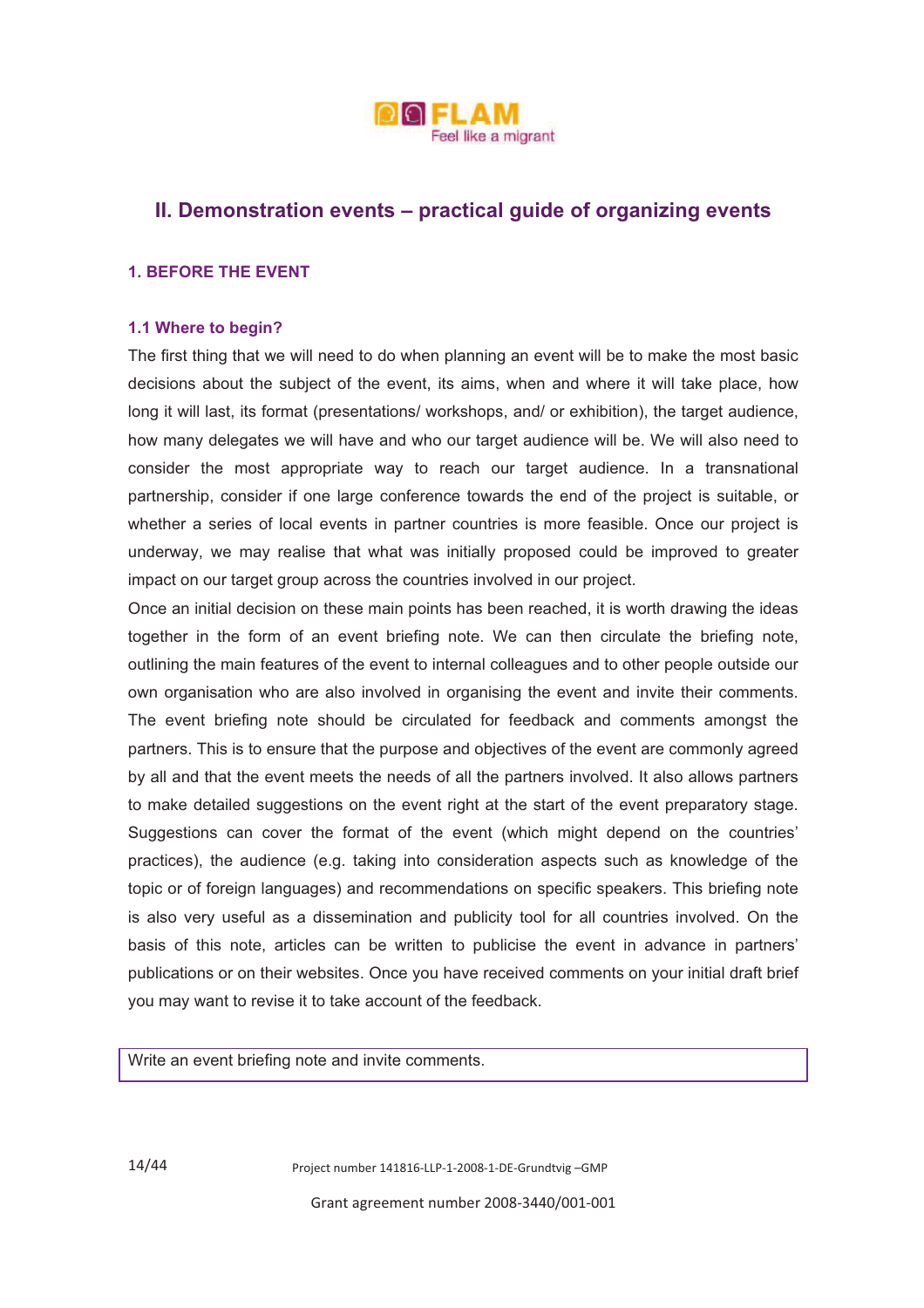

# **1.2 Setting the Agenda**

Once the basics of the event have been agreed in a brief we should work out a more detailed agenda. An agenda will normally include most of the following elements:

- **Registration/reception.**
- Opening speech (someone opens the event by recapping on its purpose, introducing the panel if there is one, going through the agenda for the day and any housekeeping rules).
- **Q** Presentations.
- **Q** Question and answer sessions.
- Workshops (presentations/ sub-group discussion and reporting back/ with small groups, introducing themselves).
- **Exent conclusions/ closing panel discussion.**
- **Q** Coffee/ lunch breaks

# Setting the agenda:

\* be realistic about timings, e.g. how long it takes to give a presentation;

- \* allow for audience questions at the end of presentations;
- \* ensure adequate time is available to move delegates between rooms;
- \* build extra time into the agenda to act as a buffer to avoid incurring delays.

Human attention spans – even the most interesting speaker will not be able to keep an audience fully engaged for two hours.

Allow adequate time to set up before delegates are due to start arriving – you don't want them to arrive while you are still unpacking boxes of display materials.

# **1.2.1 Duration**

Some options: half-day; whole day; several days; breakfast/ lunch only meeting; reception only; training event; conference plus evening reception; evening reception (drinks and/ or food). The combination will depend upon a number of factors such as the purpose of the event, your target audience and budget.

**Think about how much time your target audience will be able to take out of their schedule to attend and travel to the event**. You should also consider where delegates will be travelling from (as a general rule, people travel further for longer events) when deciding on the duration and start and end times.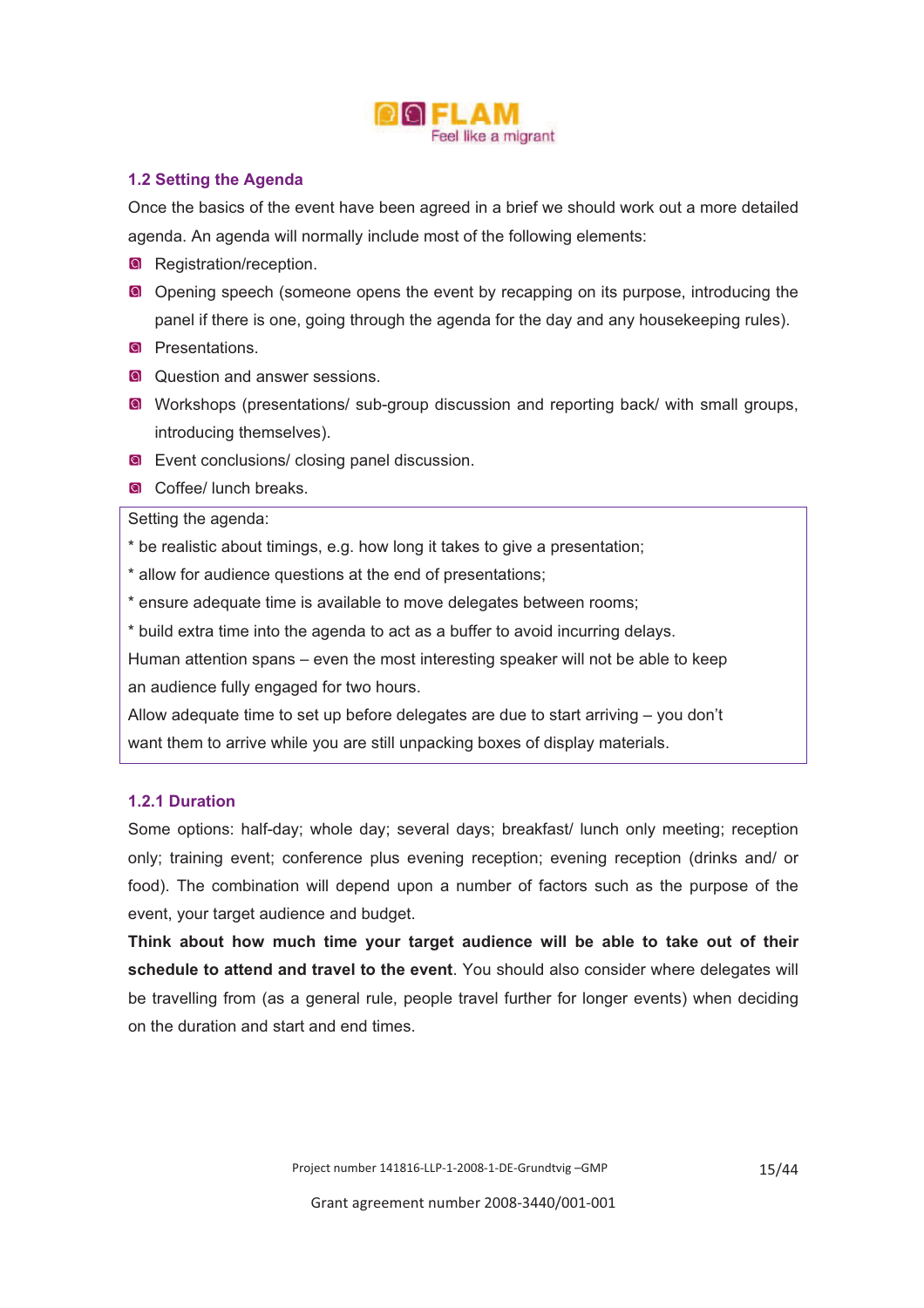

# **1.2.2 Format**

Our demostrantion events are organised to promote our project and its results to the widest audience as possible, so that results can be embedded into existing VET practices or systems.

The general aim of our event is therefore to increase the visibility of our products to the relevant stakeholders (i.e. local, national or European authorities; sectoral organisations, social partners, accreditation bodies etc.) in all countries involved.

In achieving impact, we should aim for securing longer-term take-up of activities, outcomes and lessons by policy-makers and practitioners at local, national or European level. When considering what our audience are coming for, we will therefore want to combine some/ all of the following elements:

- Promoting our organisation/ product(s): consider having an exhibition area.
- **E** Hearing about latest developments in our field: if they are there to listen and learn (rather than contributing a lot to the discussion) then we will want to have more presentations and fewer workshops.
- **a** Seeing the latest developments in our field: again, an exhibition is good for showcasing
- **a** developments;
- **E** Discussing the topic with other delegates and the speakers: workshops are a good forum for promoting interactive discussion;
- **a** Networking with other participants: creating opportunities for mingling, e.g. coffee breaks and receptions; these can be given some structure (e.g. by setting a task) by creating opportunities for people to meet and to network.
- **B** Because LLP projects result from transnational partnership, it is also important to outline the transnational nature of our event.
- At the end of the project, our event is intended to publicise more generally our project's outputs (both products and processes), the lessons learnt, and the benefits gained.
- You may also want to consider providing some kind of cultural entertainment, for example, live music/ dance during an evening reception or lunch.

Format of the day: make your agenda diverse, varied, and interesting; it should be designed to increase the visibility of our project results by reaching out to as many potential users and stakeholders as possible and to meet delegates' needs.

Project number 141816-LLP-1-2008-1-DE-Grundtvig -GMP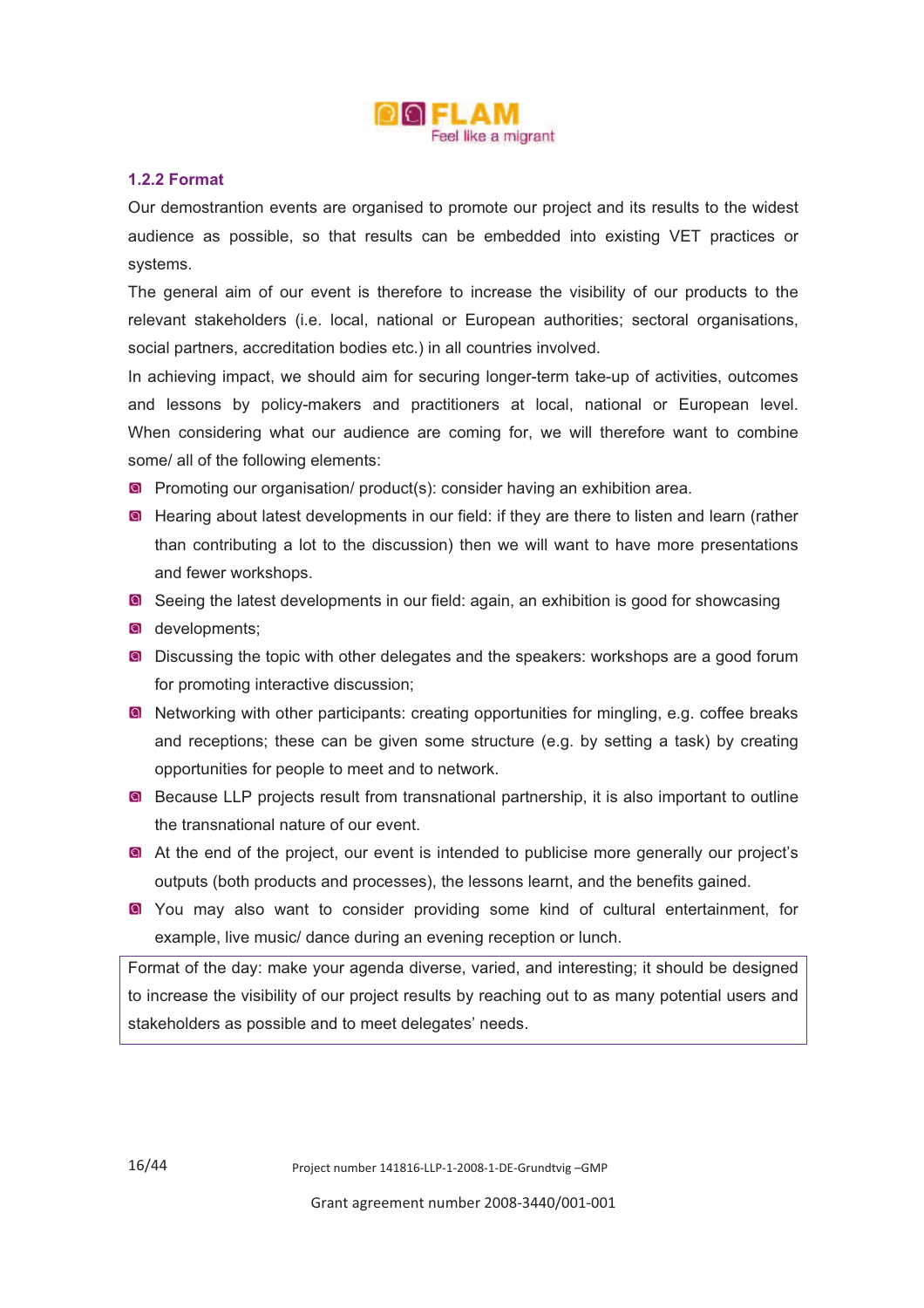

# **1.2.3 Day and date**

# **Day**

Our experience has shown that it is more difficult to hold an event on a Monday. It is better to hold an event Tuesday-Friday because that allows a working day before the event to ensure that everything is in place and to deal with anything unexpected.

Timing: Avoid Mondays

#### **Date**

Things to consider when choosing a date:

- **a** School holidays/public holiday/religious festivals.
- **a** Similar events on the same topic (try to avoid direct competition).
- **Internal work calendar (pick a period when there will be enough staff capacity to prepare** for the event).
- **Q** Travel from abroad

# **1.2.4 Title**

The title that you select is important. The title will be the first piece of information that a potential delegate will read about the event and it could well determine their attendance.

The title should give a clear indication of what the event is about and, as general rule, the shorter the better.

# **1.2.5 Content**

Do plenty of research into the topic of the seminar to ensure that you are up-to-date with the most important developments in that field and devise an agenda that will appeal to delegates.

Look for any other conferences/ seminars on the same/ closely related topics – this is a quick way to get an idea of what the current issues are.

# **1.2.6 Consider the audience**

It is important to target the audience for the demonstration event, in order to ensure that maximum benefit is gained from this dissemination/valorisation activity. The audience will be those individuals and organisations who have the potential to carry forward the activities, lessons and outcomes during the lifetime of project FLAM and into the longer term after our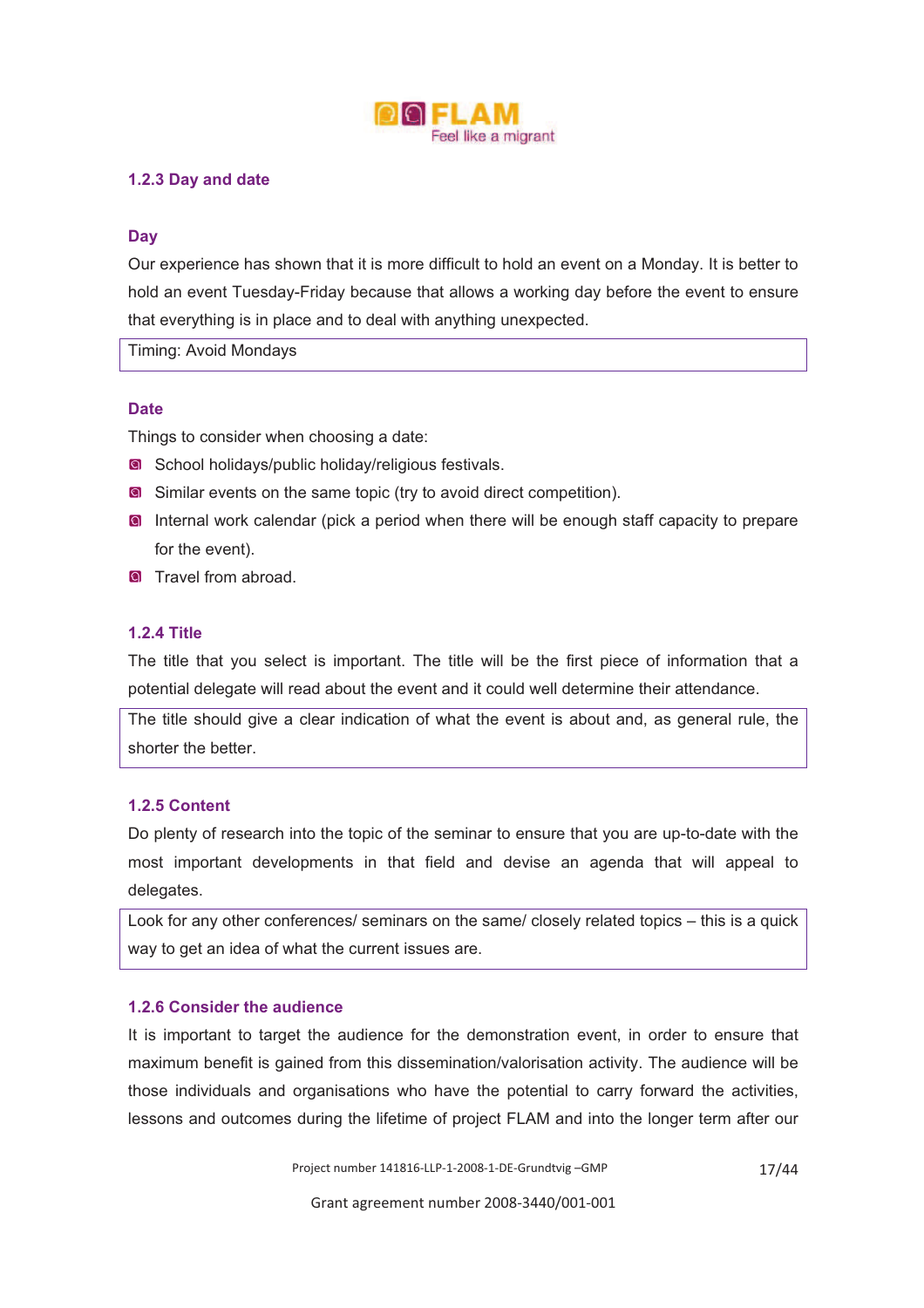

project has finished. Therefore, the types of activities undertaken need to be tailored to the needs of your target audience.

#### **Target groups for dissemination fall into three distinct categories:**

- End-users of our project products: This group comprises all those who might actually use the products developed in FLAM, that is people working in the tourist sector or other persons interested in learning languages for tourism.
- **O** Decision-makers: This group of actors includes those who might take the decision to start using the products of our project or partnership within their organisation. Decision-makers might be local, regional & national government structures in training and tourism: directors of training organisations; a city council; SME managers; or individual trainers. They could also be policy-makers responsible for training, accreditation or employment.
- Supporters, interested parties or stakeholders: These parties include all those who have, in one way or another, an interest in seeing our products or recommendations being accepted by decision-makers. In other words, they are groups – and sometimes individuals – whose opinions are valued by decision-makers. I.e. teachers and trainers, training professionals or education providers. They might include professional networks, nongovernmental organisations (NGOs) representing the target groups, chambers of commerce and trade, equal opportunity organisations, voluntary organisations, or employers' organisations.
- **O** Obviously, especial attention should be payed to training associations and organizations engaged in the process of integration of migrants. In reviewing our audience, especial care should be given to those providing supports that help to make our project a success; as such support is often very important in achieving impact. Examples might include the support of a firm's top management/college in introducing a new training programme.

**Identify:** the relevant stakeholders, i.e. those people who can disseminate or endorse our project results. This includes public authorities, NGOs, businesses, representatives of the press (print/radio/ TV), general public. If you are mixing delegates from different types of organisation you should consider what proportion you would like from each of these groups. **Consider:** when making any decision about your event always ask yourself what your audience would find most useful, helpful and interesting.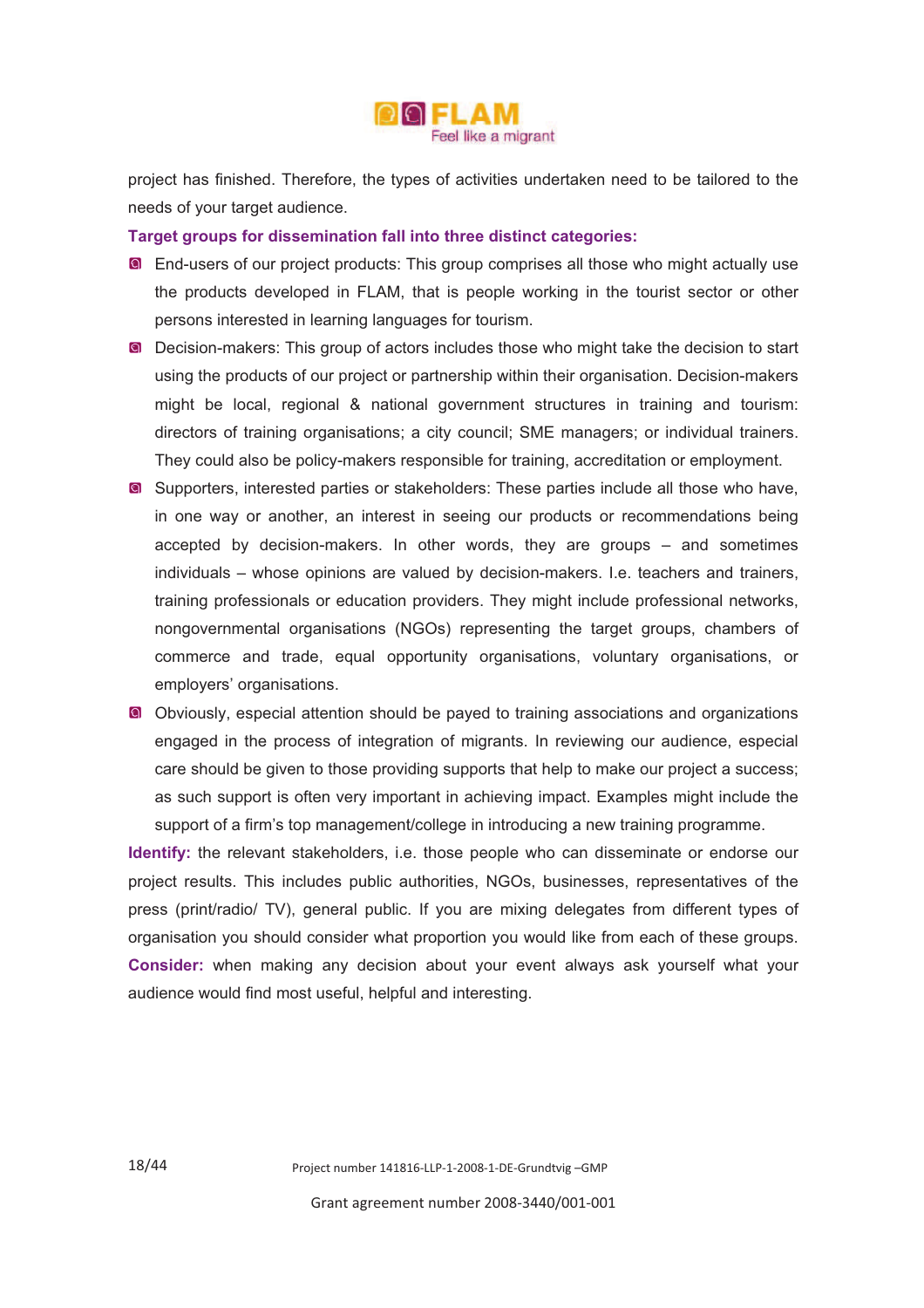

# **1.3 Venue**

The venue for the event is of prime importance.

Remember there is often a timescale for booking the venue, the further in advance of the event the better.

Many venues have 'peak' and 'off-peak' times which will have cost implications depending on the time of year the booking is made.

# **1.3.1 Selection**

This is probably the single most important aspect of planning an event or seminar. There are a variety of event finding organisations who will, often free of charge, find a suitable location and arrange everything you require for our demonstration event. However, it is often better to view your intended venue yourself and meet with the management team at that venue.

Visit the venue in person before you commit to assess how well it can accommodate your event. This will also give you an opportunity to meet the staff at the venue – it is important that you nurture a good working relationship with them from the early stages.

# **Location**

Consider your prospective audience and their geographic location before seeking a venue. Take into account travel implications for both your staff and your delegates – will it necessitate an overnight stay?

Make sure that your venue is close to public transport or is within easy reach of car parking. Location does matter  $-$  it is much easier to find willing delegates for an event in a renowned and well-connected city rather than in a difficult-to-access place.

Think about the cultural appeal of the town where the event takes place. An interesting/ attractive venue also helps to persuade potential delegates to attend and will leave them with a stronger cultural understanding.

# **Facilities**

It is recommended to organise our events within our partner organisations' facilities where possible. This demonstrates the commitment of the institutions themselves to promote the project, but it also can give a direct insight into the local context in which people work. Choose a venue which will accommodate your needs in terms of the types of rooms you need, i.e. a plenary hall, a number of smaller workshop rooms, an exhibition space, a catering/ bar area.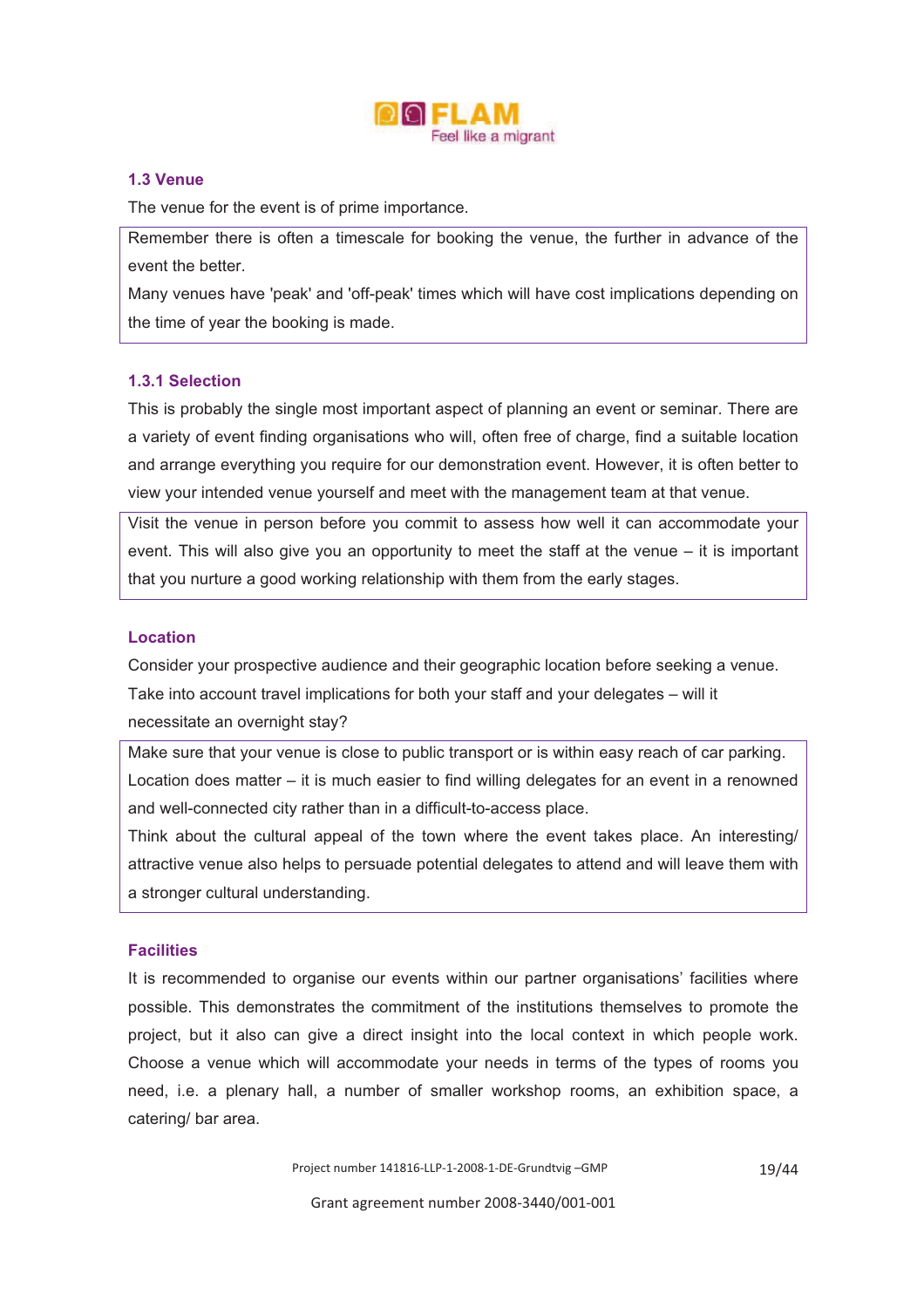

Ensure that the venue capacity is appropriate to your needs. Take into account how many people you plan to invite and consider how you wish to lay out your rooms.

You may choose theatre; boardroom; cabaret or horse shoe layouts. Therefore check that the room sizes are adequate for your chosen layout. Will the layout need to take wheelchair users into consideration?

You should also check if the rooms are close to each other and that it is easy to navigate between them. It is also worth checking if there will be any other events taking place in the venue on that day and what impact, if any, will it have on yours?

You will also need to have a top table and possibly a lectern; a place to locate your laptop or other audio visual equipment. If the room is large you will need to think about microphones both for the top table and the lectern and/ or lapel microphones for the presenters. If you plan a Question and Answer session, you may need a roving microphone to pick up the questions being asked.

Check also that the venue will permit set up and break down of conference materials outside the actual event times. If you are holding an exhibition, you may need time the day before to set up stands, etc. Will the venue permit you to send documentation beforehand and store it for you before and after the event?

#### **1.3.2 Making arrangements**

There are a number of things that you should establish as soon as you have selected a venue.

#### **Establish clear point(s) of contact**

- Once you have agreed on a venue you should establish who will be your contact for different kinds of queries in the run-up to the event (financial, catering, ICT, design, furniture), obtain their contact details and introduce yourself and any other key colleagues. Make sure that you have the relevant names, e-mail addresses and fax numbers and that they have yours.
- If you have a large exhibition you may want to hire the exhibition hall for half or all of the previous day so that materials can be delivered and exhibitors can set up.

#### **Catering**

- **Make sure you know who your contact point is for catering (before and during the event).**
- **E** You will want to address the following points when making your catering arrangements:
- **E** Which selection of food can the venue offer you for your budget?
- 20/44

Project number 141816-LLP-1-2008-1-DE-Grundtvig –GMP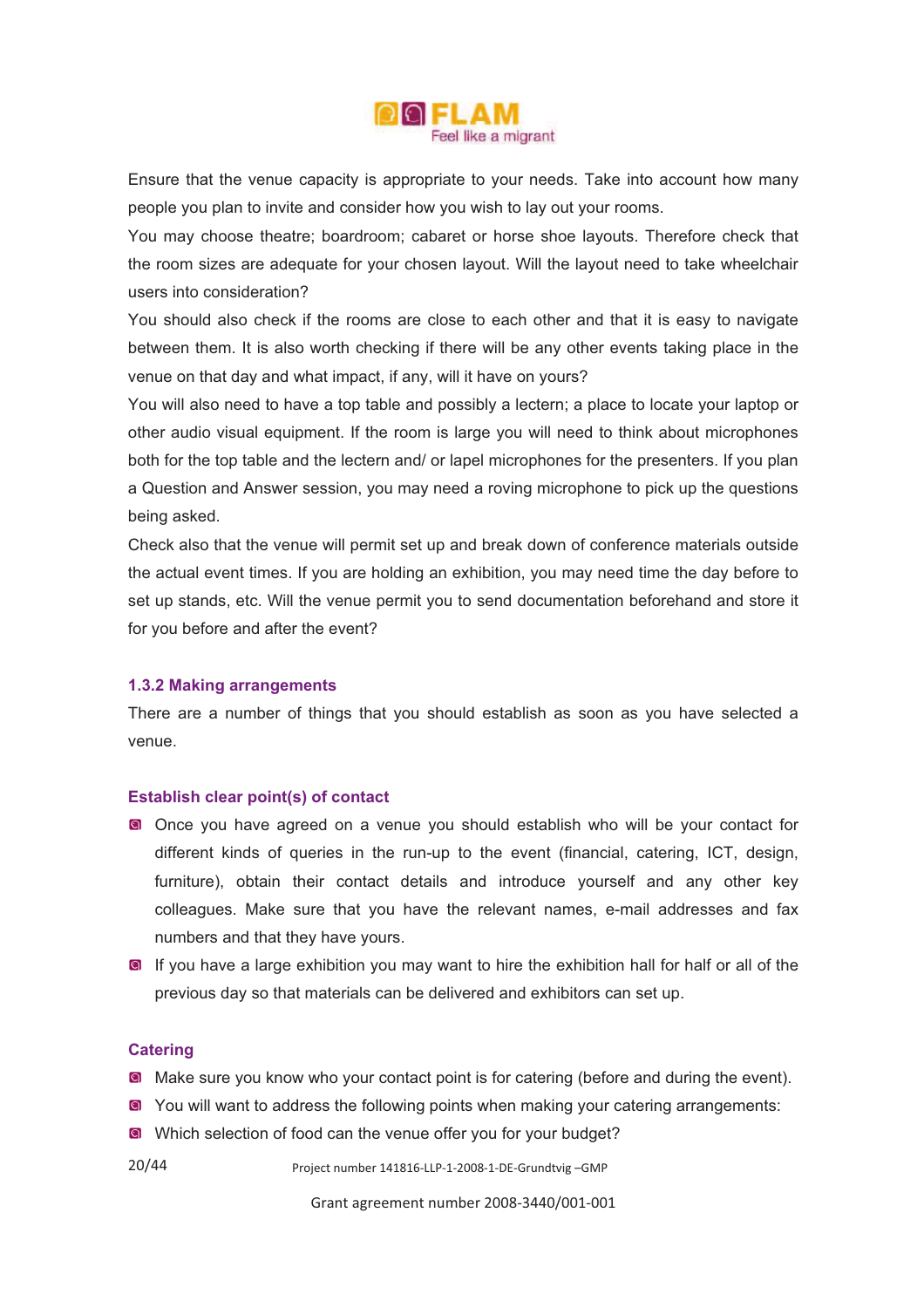

- **a** Will drinks/ snacks be served during the registration period?
- **A** How many coffee breaks will you have? Hot and cold drinks? Snacks?
- What sort of lunch will you have? Hot/ cold/ seated/ fork buffet?
- **O** Will there be chairs for people to sit during the break/ lunch?
- Can the venue cater for special dietary requirements (e.g. nut allergy, vegan)?
- **a** Water to be placed on the speakers' table?
- **a** Water to be placed on delegates' tables?

Give the venue a clear list of your catering requirements along with the times the food and drink should be served (using your agenda to indicate these is helpful). Get confirmation by phone/ e-mail that they have received your instructions and have understood them.

#### **Audio-visual**

- **I** You will want to address the following points when reviewing your audio-visual requirements:
- **a** What equipment do you need for each room where there will be presentations? (- usually PCs/ power-point/ projector/ projector screen, flipcharts, microphones and pens/ laser pointer, but you might also want TV/ video/ internet access/ lighting).
- **a** Do you need any equipment for the registration area?
- **I** What audio equipment will you need on the speakers' table? Are roving microphones required?
- If you require interpretation (e.g. for a multi-lingual international event) then you will need to ensure that the venue is able to accommodate this (e.g. translation booths and headsets).
- If you plan to transcribe the event proceedings then you can arrange to have a tape recording.

Give the venue a clear list of your audiovisual requirements for each room. Get confirmation by phone/ e-mail that they have received your instructions and have understood them.

#### **Signage**

**a** You will need to decide what sort of signage you would like, where you would like to place the signs around the venue and what imagery and wording you will use on the signs. In terms of the types of signage you may consider having signposts and/ or banners. You may want to place signposts around the venue if it is large to help delegates find their way to the rooms you are using. You may want to have a large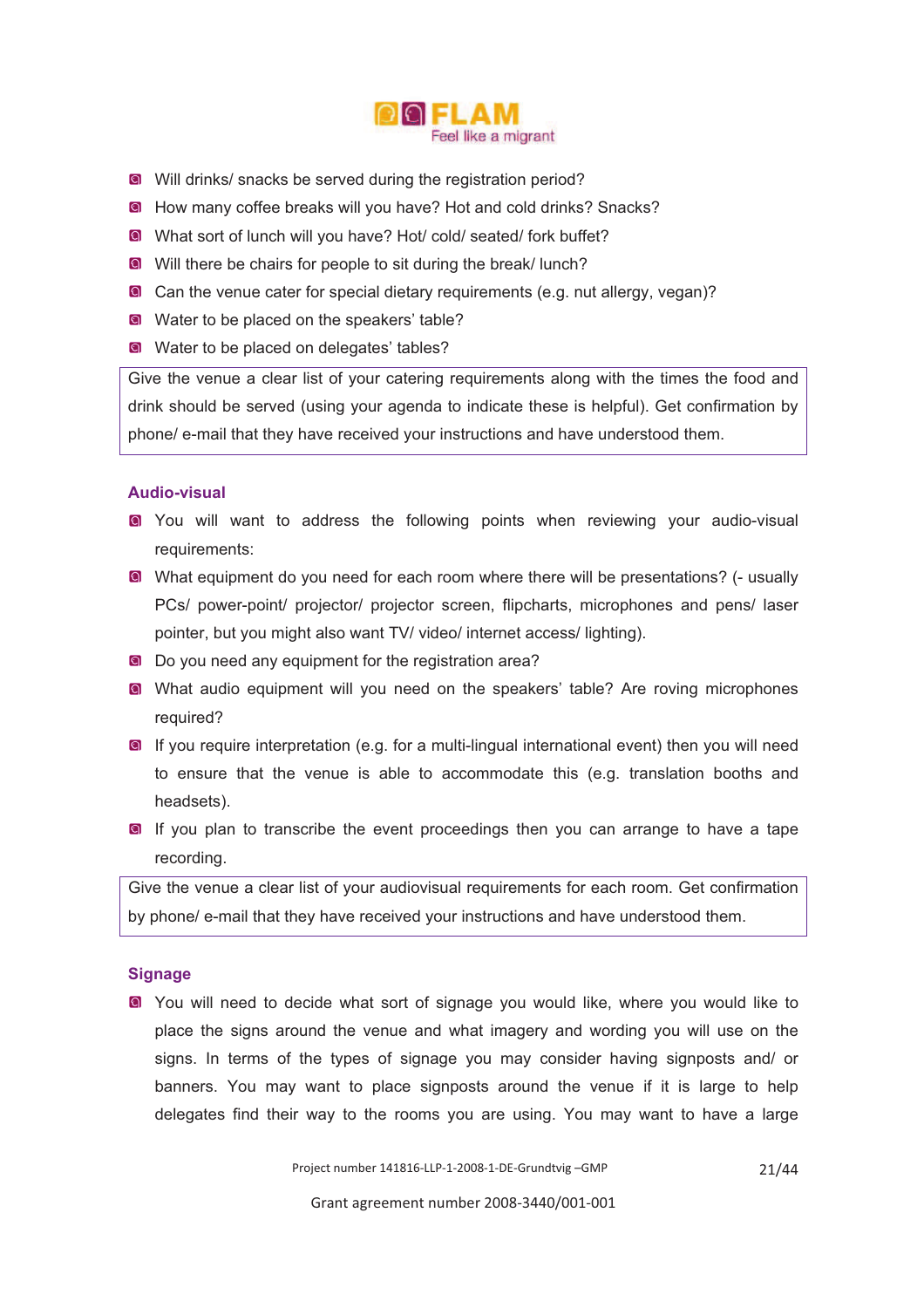

banner behind the main stage. Try to make the imagery and wording on the banner consistent with other documents related to the event (e.g. invitation, delegate packs).

Make sure you have adequate signage to ensure that delegates can find their way around easily (especially close to lifts and at cross points). Venue staff can make valuable suggestions concerning optimum locations.

#### **Furniture**

- **a** Some decisions you may need to take concerning furniture:
- What furniture (tables/ chairs/ lecterns) you want in each of the following areas: reception; foyer; main plenary room; speaker/ preparation room; workshop rooms.
- In the plenary and in most cases also the workshop rooms you will want a top table with a certain number of chairs.
- **I** How you want the delegates to be seated cabaret style, in the round or tiers?
- Will you need to move the furniture for workshops? Will you need to partition a room(s) for workshops? How will this partitioning be done, how long will it take and who will do it?
- Clearly indicate the furniture needed (a table, chair, table cloth, display boards) in specific areas of the venue.

Present the venue with a clear list of your furniture requirements; diagrams can be very helpful here. Avoid making rooms feel cramped because there are too many chairs and people for the space – Health and Safety requirements need to be considered at all times.

#### **Floral arrangements**

- **O** Flowers help to brighten up conference facilities. If you are considering having floral displays at your event then you will need to address the following:
- **If** There are a number of locations where you may want to consider positioning a floral arrangement: reception, catering area, on/ around speakers' table in plenary and/ or workshop rooms.
- **Q** Can the venue arrange this or do you need to find a florist?
- What you will do with the plants afterwards (e.g. you may want to have a car available so that you can take them away and give them to staff)?

Make sure that plants are positioned in a way that does not obstruct communication (e.g. blocking the view of the top table).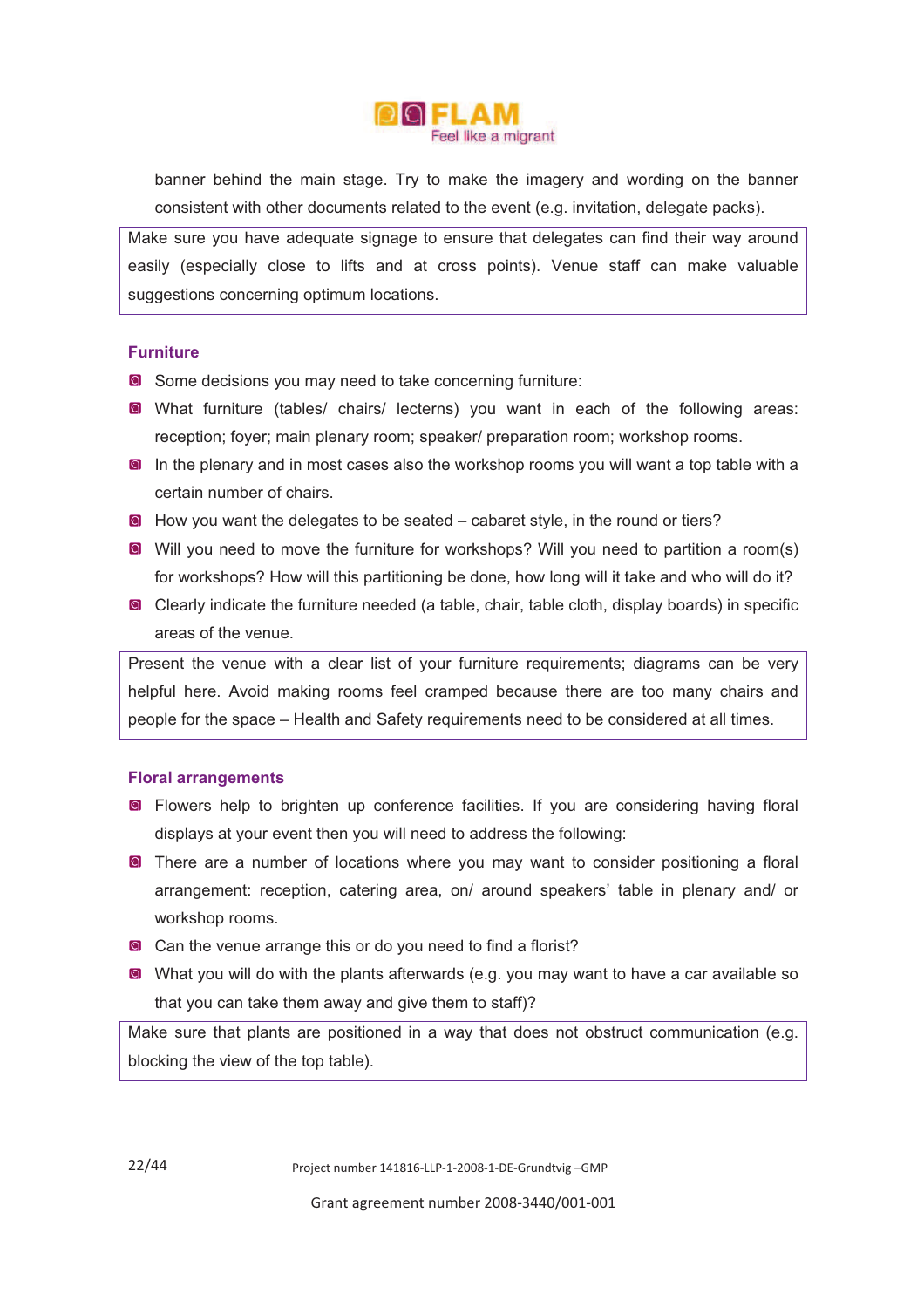

#### **Staffing /assistance**

- **Q** Consider the kind of assistance that you would like the venue to provide for you and establish how much it will cost and what time assistance will be available from. Some of these tasks could be undertaken by your own staff but remember that that will leave staff with less time to talk to delegates and co-ordinate the event. Consider who will provide each of the following types of assistance during the event:
- audio-visual technician(s);
- **a** hostesses (registration/ moving the microphone around the audience), ushers (guiding people between rooms at a large event), cloakroom assistant;
- **a** interpreters;
- **a** drivers; and
- **a** staff manning the reception desk.
- **Photographer/ cameramen**
- If you plan to take photos/ video record your event then it is good practice to obtain the consent of delegates and speakers; you can do this as they register. **Think about the pictures you would like to have for our future dissemination activities (reports, newsletters and website).**

If you want to get shots with all your speakers together you should set aside a time at the start/ end of the day when this will take place (it is difficult during the event to find everyone you want and to get them in one place). Prepare a brief for the photographer/ cameraman prior to the event to ensure that you get the shots you need.

#### **Exhibition**

- **a** You will need to agree the following with the venue:
- **a** Tables (size, number and positioning);
- **Q** Display boards:
- **Power sockets and cables;**
- **Q** Internet access:
- **Q** Chairs;
- **Q** Stands:
- **Q** Table dressing (e.g. cloths to cover the table); and
- **Q** Floor plan.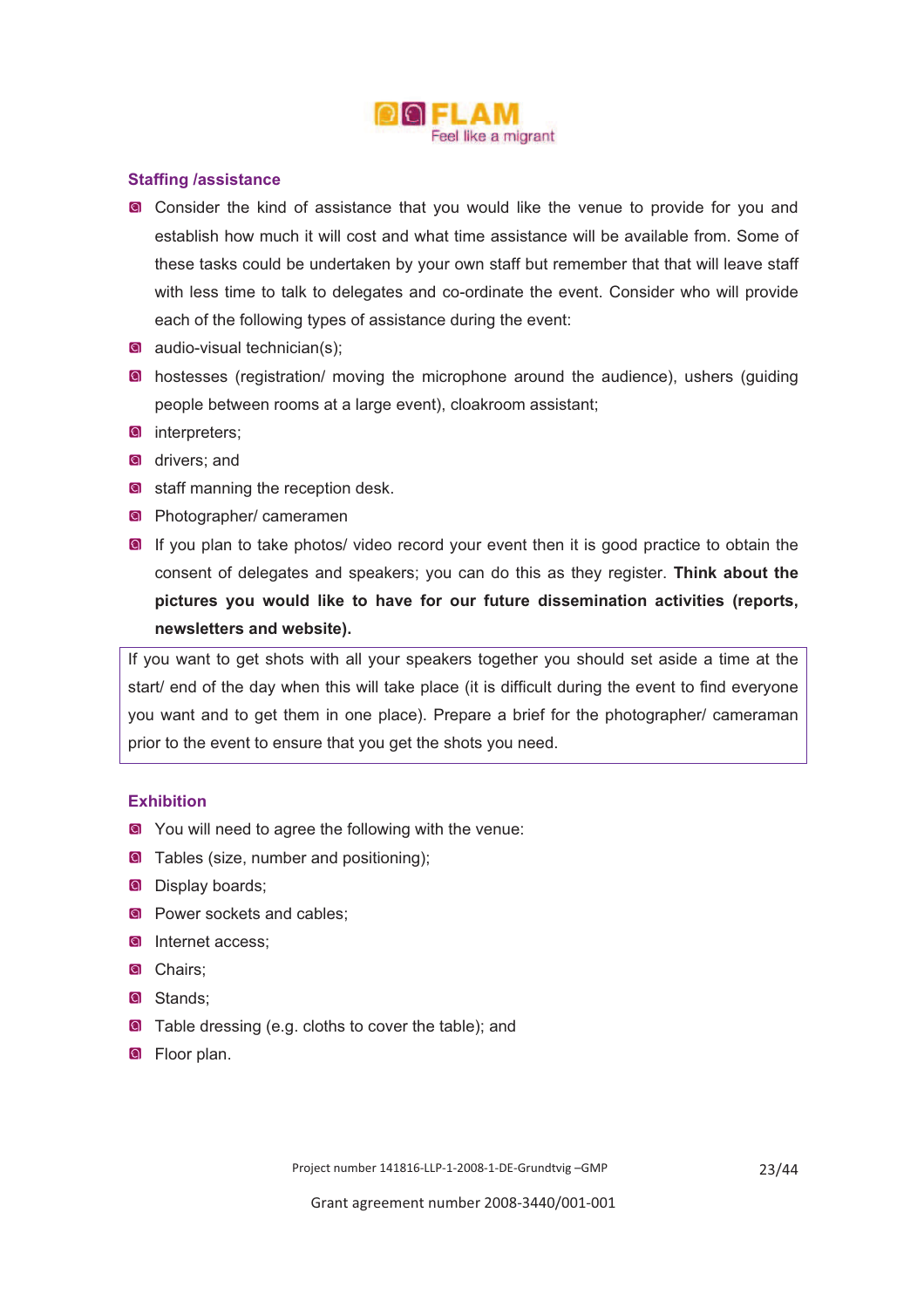

It is very important to be clear on specifics – how many power sockets, the exact size of the boards, how the table will be covered and how display items can be attached to the boards. In most cases you will also set aside one or two tables to display materials from your own organisation and from the organisations which supported/ sponsored the event; don't forget to take this into account. Remember to book transportation (car/ courier) for your own materials well in advance.

#### **Car parking permits**

**a** Most venues require drivers to have a permit to use their car park. You will want to consider if/ how many permits you will need for staff and for delegates. The venue will most likely need a list of the people who will be using the permits (and their car registrations) in advance of the event.

#### **Other important points:**

- **E** You also will need to find out the fire emergency procedures and where the meeting point is located (as you might want to provide this information to the chair for the day).
- **Make sure somebody knows and takes care of those people with special needs (for** dietary requirements and for access).
- Also, what rules does the venue have about where delegates are allowed to smoke?

#### **1.3.2 Media Intervention**

At this point in the preparations it's a good idea to consider whether you will court publicity in the run up to the demonstration event and for coverage on the day. If your organisation does not already maintain a media contact list, one should be established. You will need to consider if you will contact local, national or international publications; tabloid, broadsheet or trade press to place an editorial. Editorials are free from advertising costs and papers are always on the look out for interesting news that will impact on the local community for example. Some research will need to be done to find out the lead times for each publication, and in raising awareness about our project it is advised that you negotiate to maintain editorial control of articles where possible.

Will interviews be carried out with members of the panel/ beneficiaries on the day? If so, you will need to identify suitable interviewees that you are confident can talk positively about their involvement in the project and who can sufficiently communicate the purpose of the event. Should this be the case, you will need to obtain consent from potential interviewees in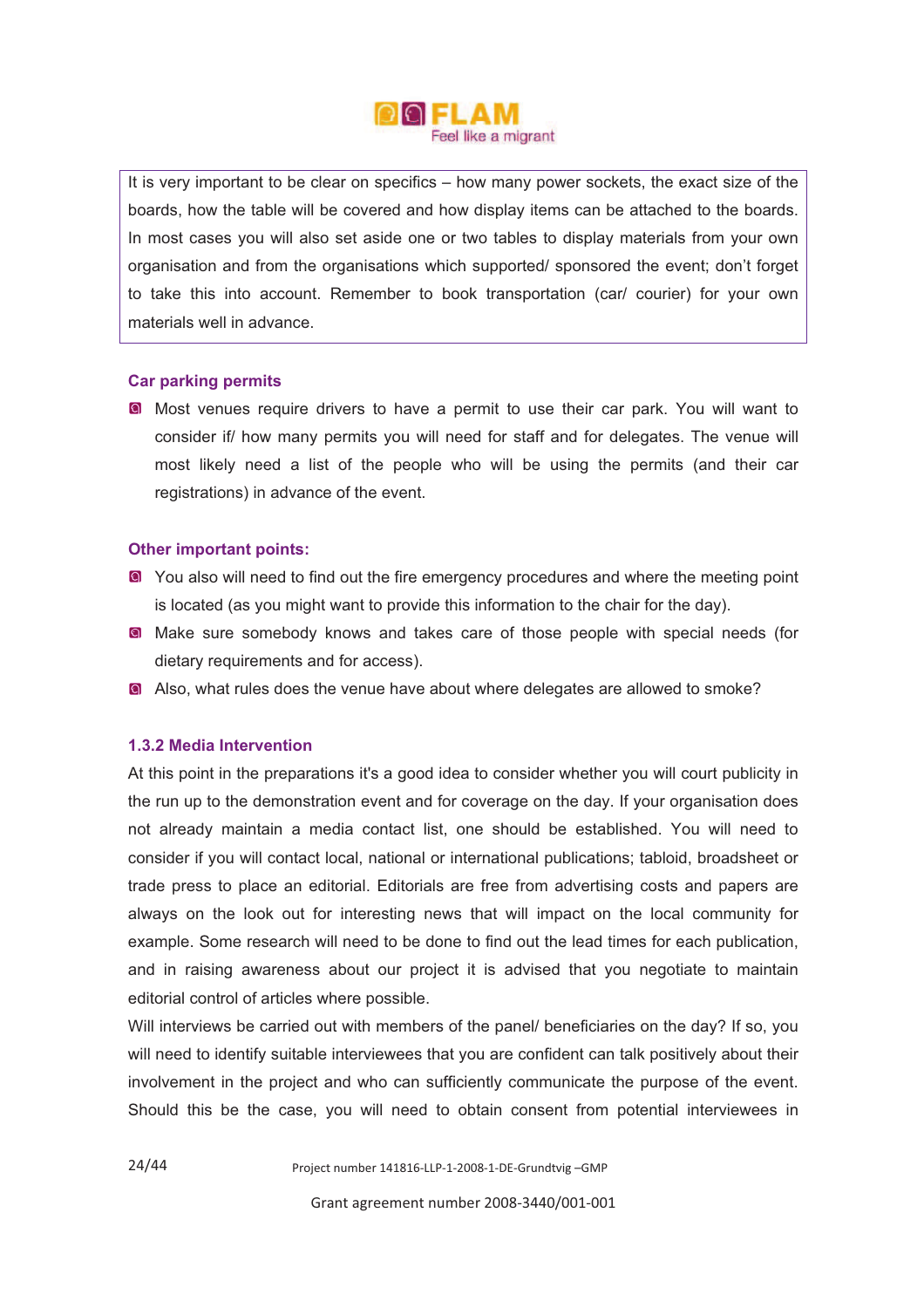

advance of the event and prepare briefing notes for each candidate, as well as for any reporters.

The Wandsworth Youth Enterprise *Youngbusiness.2* project (*UK/04/B/F/PP162\_101)*, regularly has promotional events in partner countries and has successfully engaged media interest (radio, television, local and national newspapers). Such activity raises the profile of the project, encourages valorisation and helps local authorities and other organisations to learn about the project as it progresses. The project aims to promote employment by improving the potential for disadvantaged young people through enhancing their skill and competency levels. Engaging the education sector is a key activity for the partnership. Ultimately the partnership aims to establish a Society (i.e. a legally recognized foundation) to sustain the project outcomes, and close the project with a high level international seminar. Media interest from the outset is beneficial to this end.

#### **1.4 Delegates**

The success of your event very much depends on:

- **If** the content of your event, in terms of the quality of the presentations, keynote speakers and topic covered. Select the most relevant speakers well in advance.
- **If** the attention and care you take of delegates during all key stages of your event.
- **I** To facilitate this, it is useful to identify a specific contact person and to create a specific email address for delegates.
- **B** Brief the contact person regularly and in detail and follow whether there are any issues to address.
- **Reply to queries from delegates as soon as you can. If unsure, do not hesitate to ring** delegates to help them clarify their queries.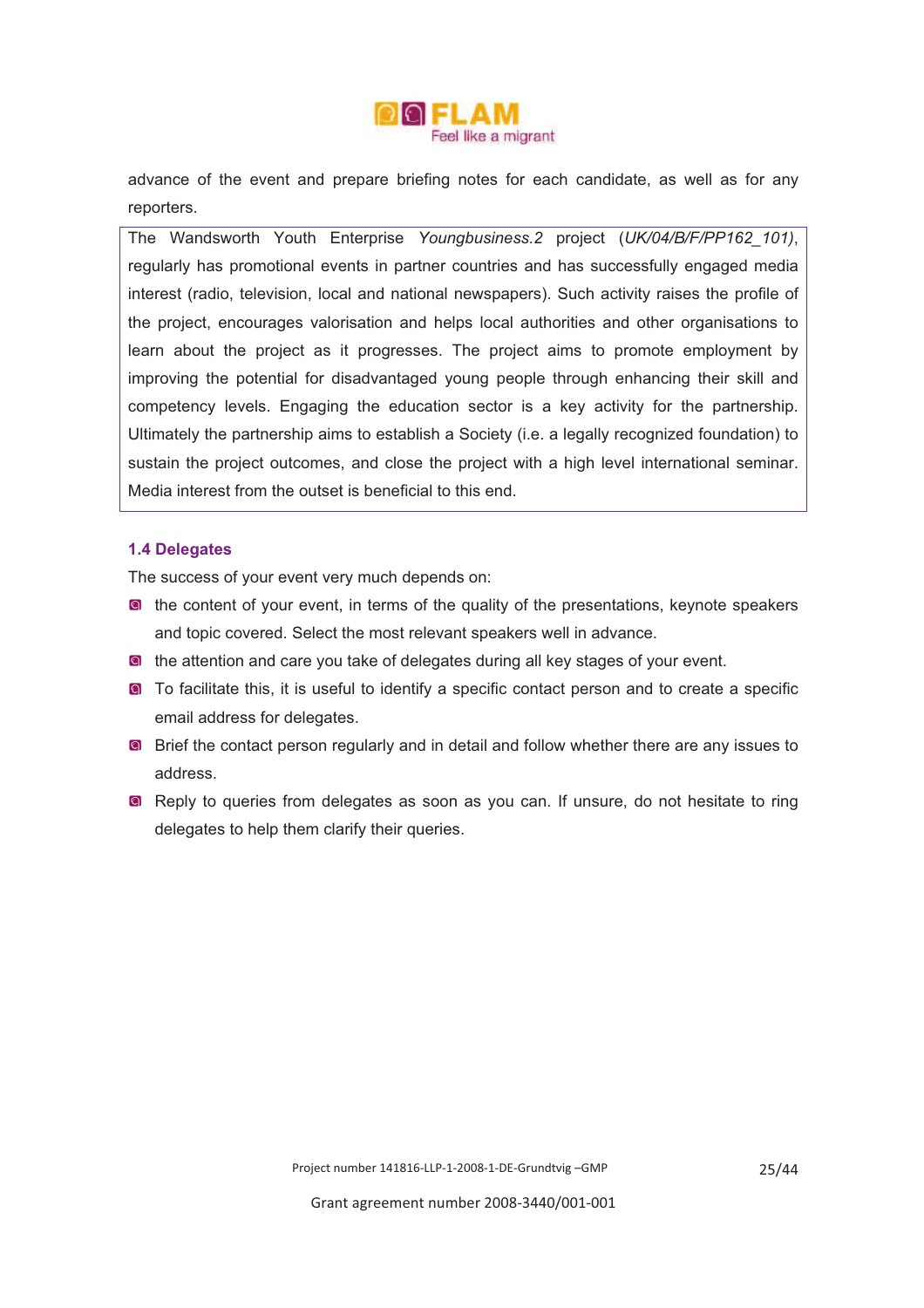

# **1.4.1 Publicising the event**

Producing consistent, clear and professional publicity materials for the event is of key importance and demonstrates the quality and professionalism of the event itself.

- **I** Produce materials which demonstrate the added-value of our project results. Materials can focus on best practices developed within our project, in terms of our innovation, our transnational partnership, evaluation, monitoring or dissemination activities. The impact our project had on our target groups or on VET systems or practices should be highlighted at a project, national or European level if applicable.
- **P** Produce materials in a similar format to create an easily-recognisable visual identity throughout the event (e.g. invitation, booking forms, delegate packs and signage at the event should all have the same visual identity).

Remember: Projects should ensure that all the materials produced are in line with the European Commission's visual identity guidelines:

http://europa.eu.int/comm/dgs/education\_culture/publ/graphics/agencies/use\_en.html

#### **Timing**

It is important that potential delegates have enough advance warning to fit the event into their schedule. In general, events that people are likely to have to travel quite far to reach or that last more than half a day require you to start promoting the event further in advance.

A lengthy event that delegates will have to travel quite far to get to = send invitations as in advance as possible (ideally at least 3 months in advance).

Short event with local delegates = send invitations 2-3 months in advance. Don't try to start publicising any event less than 6 weeks before it is due to take place.

#### **Medium**

You may want to combine different methods for promoting your event in a way that is most effective in view of your target audience and the time and resources you have at your disposal.

# **Postal**

- + people may be attracted by an appealing brochure
- + personal approach
- costly
- 26/44

Project number 141816-LLP-1-2008-1-DE-Grundtvig -GMP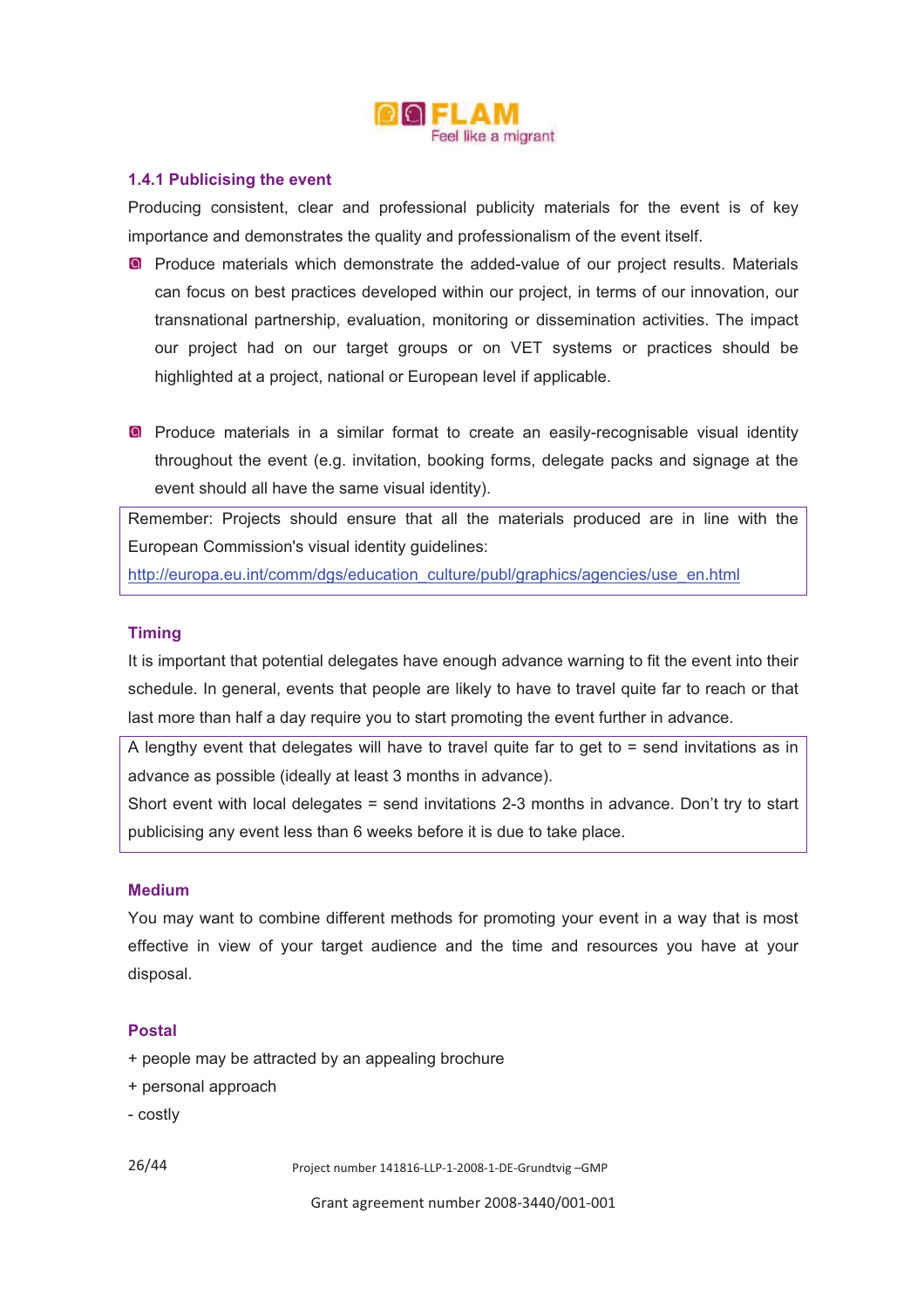

- takes longer

- slower (can get caught in institutional post for weeks) or even gets lost

# **E-mail**

- + quick
- + can easily be forwarded to people they know who may be interested
- + inexpensive
- If you are doing a bulk e-mail remember:
- Put the e-mail addresses in the 'bcc' field (so that they can't see each other's e-mail addresses).
- If the e-mail contains an attachment with a large file size and you are sending it to more than 15 people then send the e-mail outside normal office hours (so that the email system doesn't collapse).
- **Reduce the size of an invitation e-mail by sending a website link instead of attachments.**

# **Press**

Printed press and e-mail newsletters/ journals can be an effective way to reach a particular target audience, especially through specialist publications.

Press releases about our project and event are a good way of communicating the facts about the project aims, objectives and achievements. You could include quotes from beneficiaries or a representative from your local authorities to promote the value of our project within the local community for example.

# **Websites**

*External:* If the particular target audience have, for example, a professional association you could ask to have your event listed on their website.

*Internal:* Put information about the event on your homepage (the kind of information you would want to feature there could include the draft agenda, details of how to book and who to contact for further information).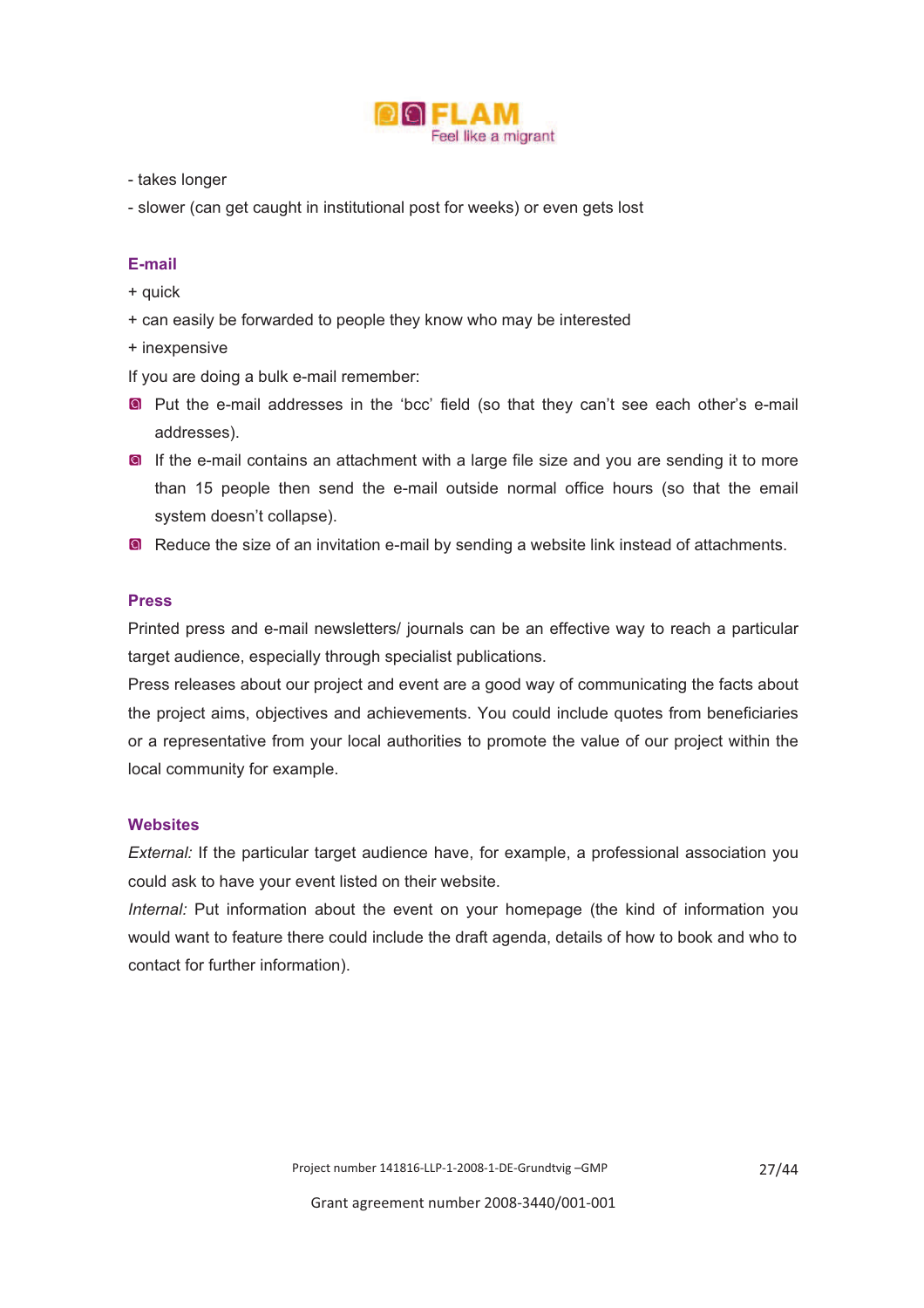

# **Invitation content**

The invitation should include the following minimum information:

- **Q** Title
- **Q** Venue and Location.
- **Q** Date and duration.
- **Q** Topic.
- **Aim of the event.**
- **a** Who is organising it (context) and who are the supporting organisations (include their logos).
- **a** Name and organisation of any confirmed speakers (especially if they are high profile keynote speakers).
- **Q** Draft agenda.
- **a** Who the event is targeted at.
- **Q** Cost, if applicable.
- **a** Registration details (registration form may be part of the invitation or the invitation can just give details of how to register).
- **Q** Contact details for further information.

Invitation should be: clear, concise, eye-catching.

Visibility of the European Commission: Do not forget to include the appropriate

logos!

# **1.4.2 Booking and registration**

How will you accept bookings: fax/ post/e-mail/ online (excellent IT support is required if you choose this method). Once you have decided this then you should go about designing the requisite documents and setting up the internal processes required for the system to operate.

# **Booking form**

The booking form should contain the following:

- **a** Date and location of event (if applicable).
- **E** Have tick box options for optional elements of the event (e.g. evening reception).
- **Details of where to return the form to. If one of the ways of returning the form is by fax do** a trial run to make sure that the form is legible when faxed.
- **O** Workshop preferences (in rank order).
- **Q** Contact details

28/44

Project number 141816-LLP-1-2008-1-DE-Grundtvig -GMP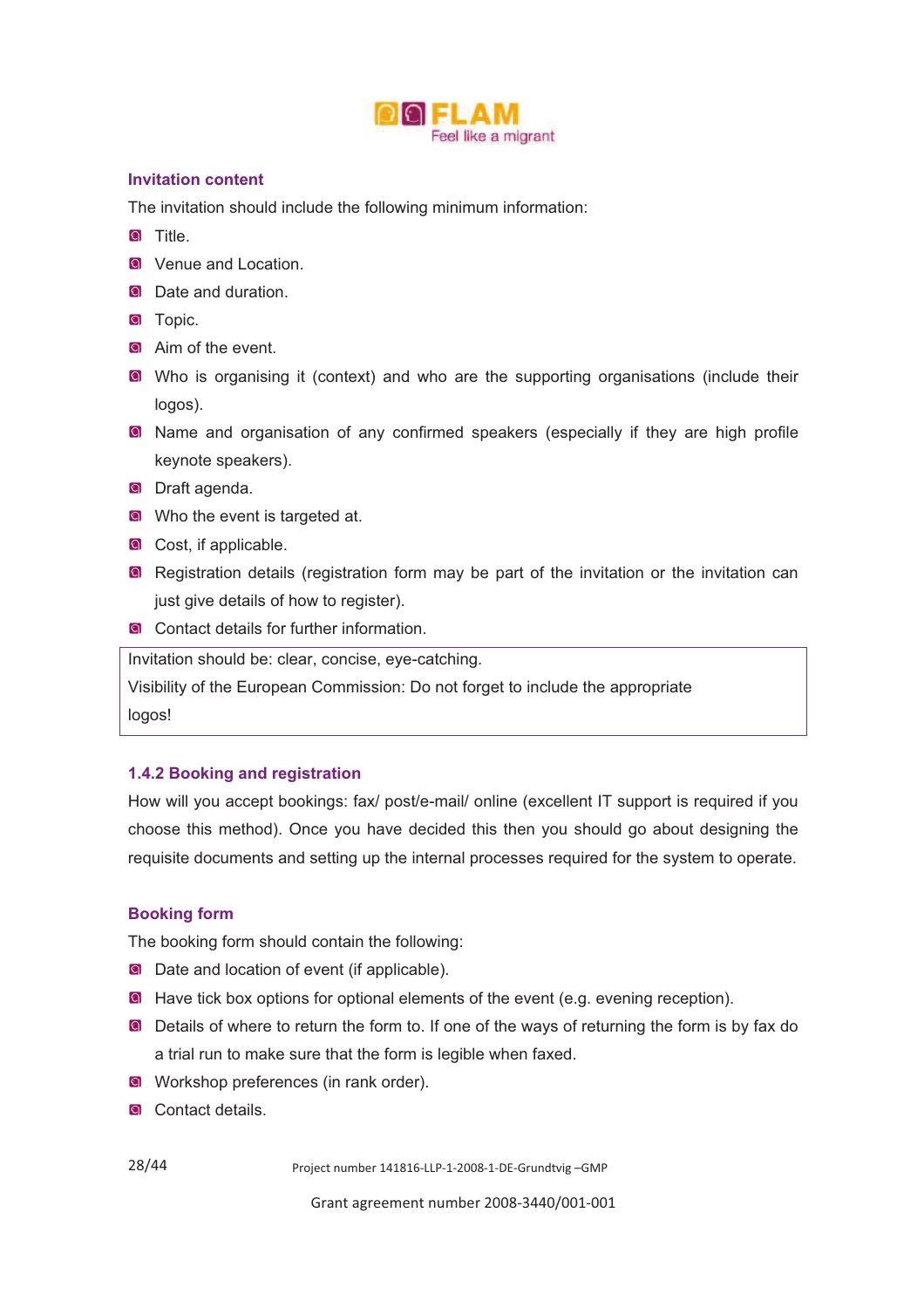

- **O** Organisation.
- **Q** Dietary requirements.
- **Access requirements (e.g. wheelchair).**
- **Are they interested in exhibiting?** (if applicable to the event).
- **Q** Places will be awarded on a first-come, first-served basis/ filling in this form does not guarantee a place.
- **E** Your policy on the number of people per organisation who can attend.
- **Deadline for receipt of registration forms.**
- $\blacksquare$  Set up a filing system hard copy and a folder on the e-mail inbox.
- **A** Hard copy order e.g. alphabetically by surname so it is easy to track.

Booking form: test the form for usability. Get some colleagues to complete the form, use their comments to make any adjustments before releasing the form to the public. Fields in the booking form should match those on the registration database.

# **Acknowledgement**

It is good practice to acknowledge receipt of booking forms (even if you are not able to confirm their place at that stage). By issuing an acknowledgement upon receipt you avoid many phone calls and e-mails from people asking if you have received their form. Design a standard response to be used and keep it in the 'drafts' folder of your inbox.

Quick acknowledgment of receipt by e-mail avoids unnecessary phone and e-mail queries.

# **Confirmation**

Confirmation can be done by post and/ or e-mail. Design template response(s) for confirmations, e.g. one for people who will attend the day and evening events; another for people who will just attend the day event; one for delegates who would also like to exhibit. A confirmation should normally include some/ all of the following:

- **O** Thanks for sending in form and interest in event;
- **Q** Clear statement that the registered person has been successfully reserved a
- **Q** place at the event;
- **Most up-to-date copy of the agenda;**
- **Map of the area and directions to the venue;**
- **Q** Details of hotels:
- **Information for delegate compendium;**
- **Invitation to exhibit via additional form; and**

Project number 141816-LLP-1-2008-1-DE-Grundtvig -GMP

29/44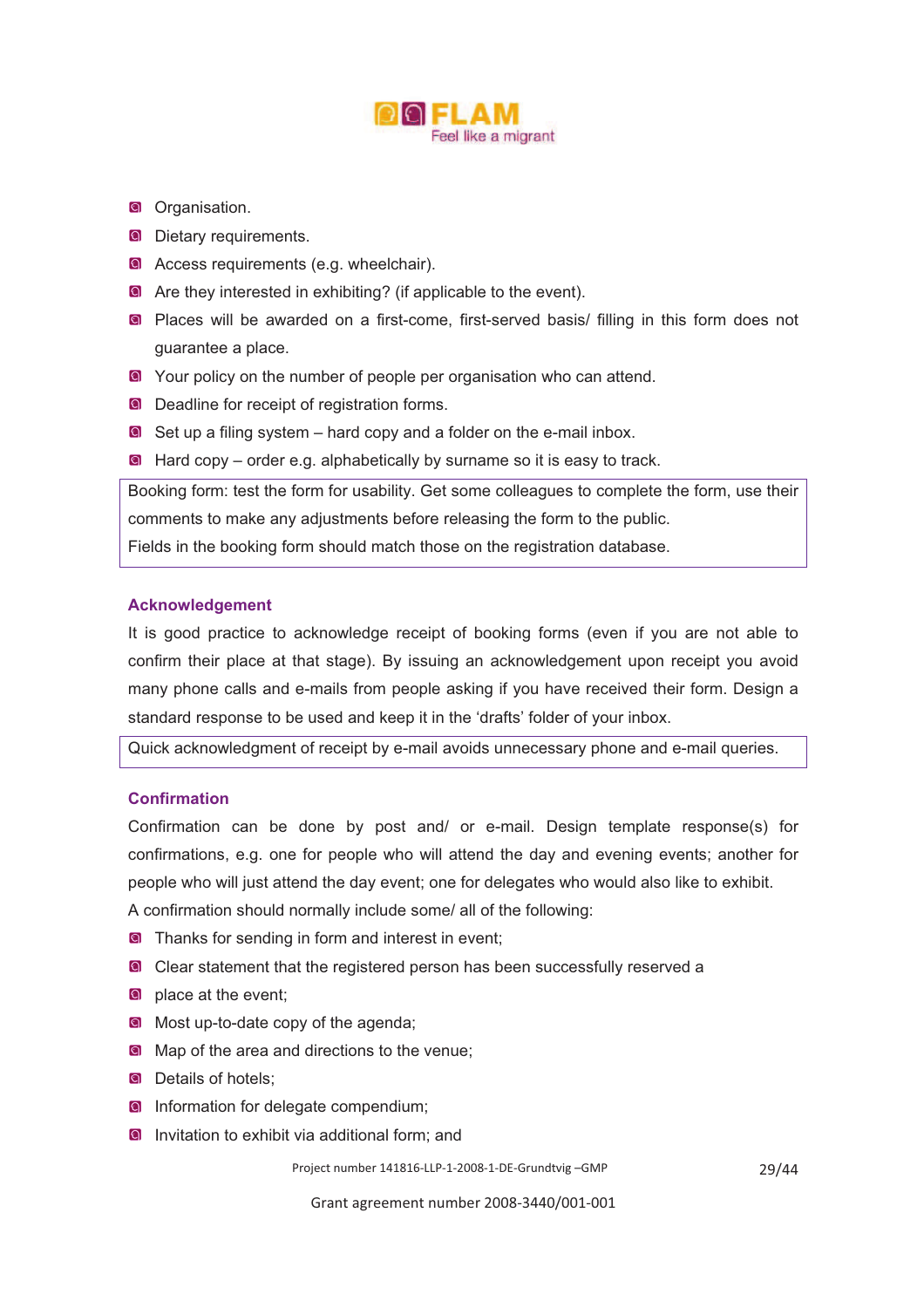

- **Information on obtaining a parking permit.**
- **a** Subsequent correspondence

This serves to remind people about the event and provide them with additional information.

This may include:

- **Delegate compendium.**
- **Details of who will be exhibiting.**
- **More detailed information on the event (e.g. on speakers, workshops, entertainment to be** provided).
- **I** Suggested reading relevant to the event and any briefing papers written by speakers.
- **a** Weather forecast and tourist information.
- **Reminder that if they are no longer able to attend, they should let you know.**

Keeping delegates informed in the run-up to an event helps to focus them on the event and feel looked after and create positive expectations about the event. To encourage networking, it is useful for delegates to have a delegate directory (or at least a participants list) before the event so that they can get an idea of who else will be attending.

# **Internal registration process**

30/44

- Set up a file to keep delegate registration forms in (file systematically, e.g. in alphabetical order by surname).
- **Ensure that the database fields match the fields in the booking form.**
- **E** Pilot the delegate database with the staff who will be using it and adapt it according to their recommendations.
- **Appoint one/ two members of staff to be responsible for registration.**
- **a** Ensure staff who are in charge of registration are trained on how to process registrations correctly (input on the database and telephone/ email queries).
- **Ensure everyone knows where registration forms should go (e.g. setting up an 'in tray' for** forms that have arrived but that have not been registered yet).
- **E** Ensure that forms are marked with the date they were received and the date that the details were put into the database and that an acknowledgment and/or confirmation was sent.
- **Reqister on the database all internal staff who will attend the event.**
- Closely monitor registration numbers so that the maximum is not exceeded.
- **I** Make sure contacts are inputted correctly and in the same format. If information is unclear on booking forms, delegates should be contacted.

Project number 141816-LLP-1-2008-1-DE-Grundtvig -GMP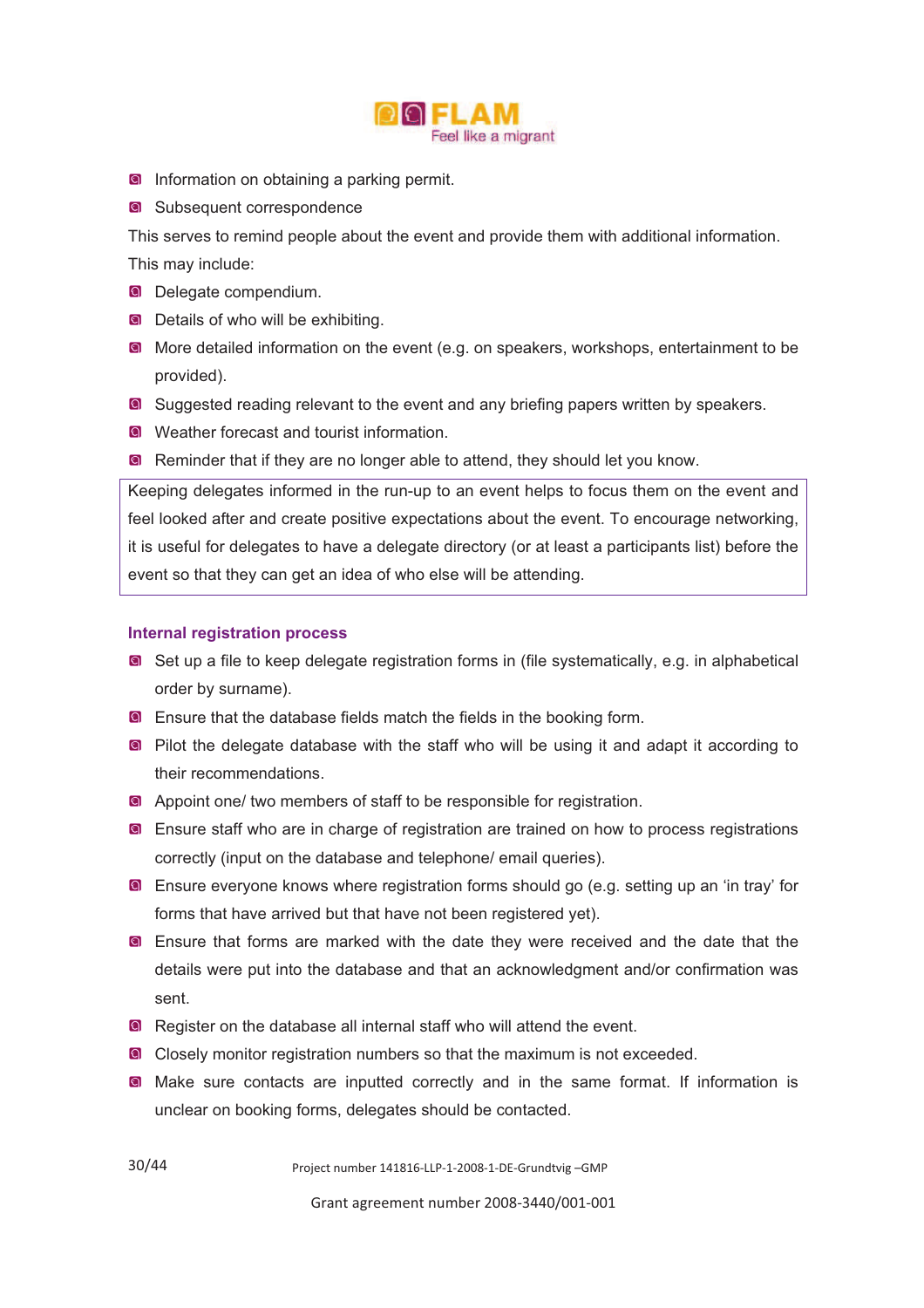

Set up registration system and processes and have staff trained on them before the invitation is sent out.

# **Dealing with cancellations**

- **Put a score through their registration form and attach their cancellation e-mail on the** back. If they cancelled over the phone then just make a note of the day they phoned to cancel on the registration form. Once you have reached the maximum number of delegates you should put a waiting list facility in operation:
- **a** Create a standard e-mail/ letter to reply to people stating that all the places have now been filled and that they will be notified if any spaces become available.
- **Create a section in the hard copy/ electronic format to store the surplus registrations.**
- **E** Ensure that when surplus registrations arrive that they are dated so that if spaces become available you will be able to allocate them fairly.

#### **1.5 Exhibitors**

#### **1.5.1 Expressing interest**

You should have a form for exhibitors to complete in order to obtain an exhibition space. On the form, delegates should be asked to identify the materials and quantity of materials they would like to exhibit. Present them with options on the technical facilities available e.g. – stand/ table/ board/ electricity/ web access. If they would have to bear the cost of any of these include the details.

#### **Confirming details**

You should provide them with information in an exhibitor letter/ briefing note on:

- **a** When they will be able to set up from and until.
- **a** When they will have to pack their materials away by.
- **Arrangements for having materials couriered.**
- **a** What equipment/ furniture will be available to them (and any costs).
- **a** Which desk/ stand number they have been allocated to (this can also be done at a later date).
- **Q** Insurance.
- **Description of the power points that will be available and if they will need adaptors (if** travelling from abroad).

Project number 141816-LLP-1-2008-1-DE-Grundtvig -GMP

31/44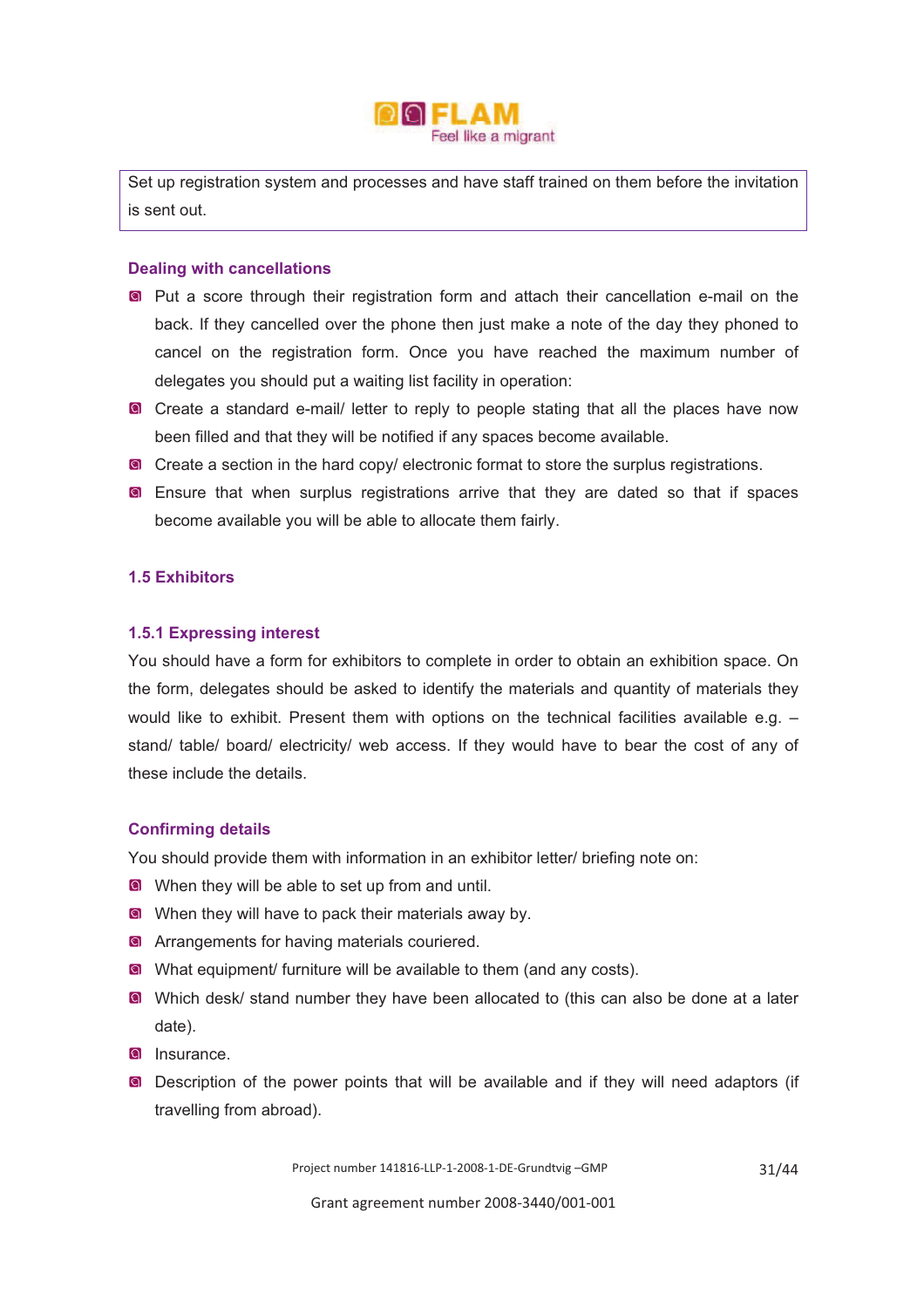

**a** Contact details for queries they may have regarding exhibiting a) in the weeks prior to the event and b) on the day of the event (this may need to be a mobile number).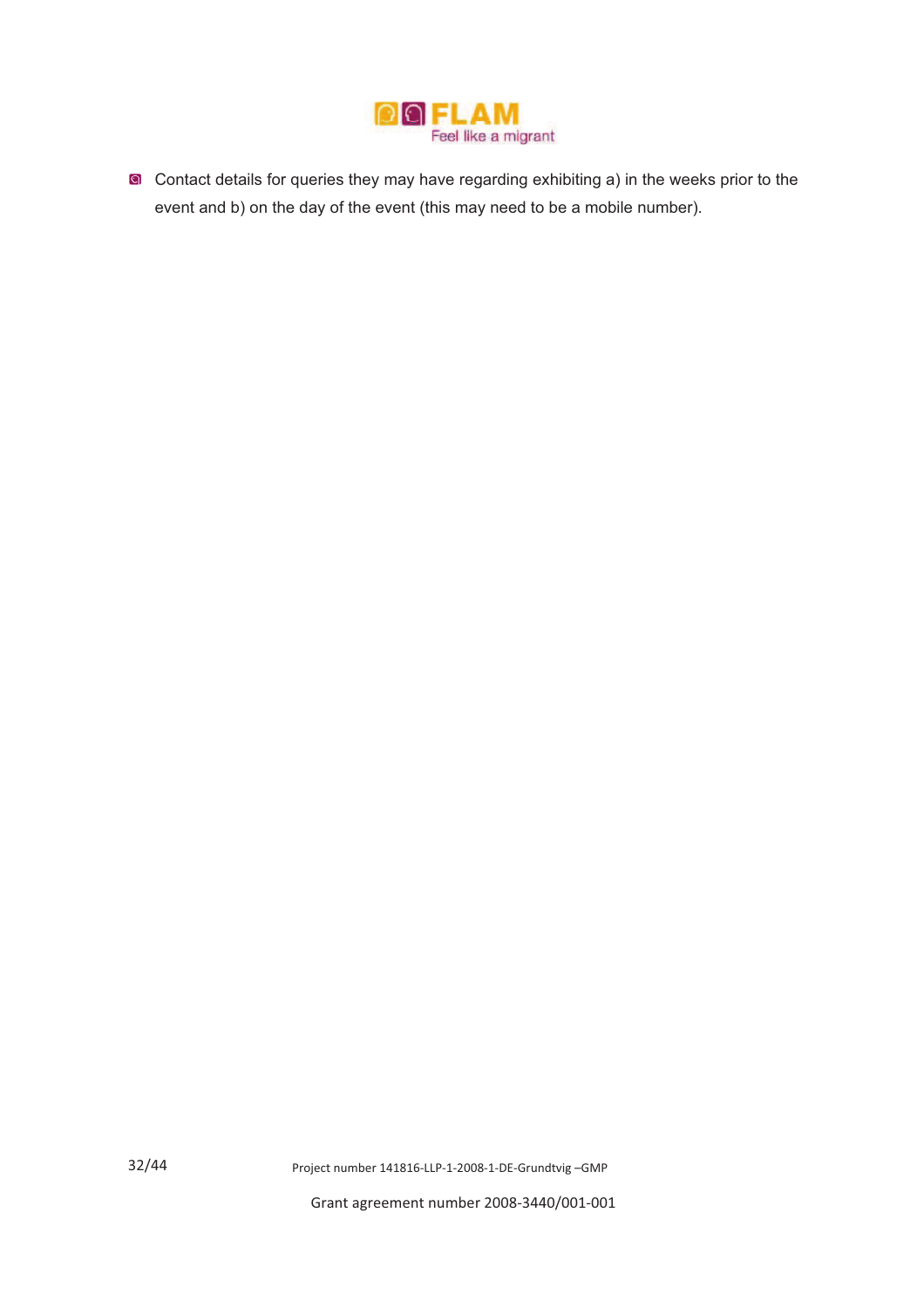

# **1.6 Speakers**

#### **1.6.1 Finding speakers**

It is good to make an initial approach to a potential speaker on the telephone. During this first call it is important to present the key information:

- **Q** What the event is about.
- **If** That you are looking for a speaker to talk about topic x and their experience is really relevant.
- **Q** Date and location of the event.
- **Audience targeted.**
- What exactly you need them to do (e.g. prepare a 30 minute presentation and take questions from the audience during a panel discussion at the end of the day).
- If you are able to pay them a fee or are able to cover their travel and subsistence expenses.
- **E** Whether you will arrange and pre-pay their travel and accommodation or whether this is their responsibility.
- **Inform them about the person they should contact; explain that a more detailed briefing** note will be sent to them nearer the event - if applicable.

#### **1.6.2 Managing speakers**

As soon as they agree to speak send them an official letter: 'thank you for agreeing to present…I am writing to confirm….' and cover the points mentioned in the phone call regarding their involvement and any financial issues. You should also let them know when you expect to receive their presentation by. You should also send them information such as hotels in the area, a map of the venue etc.

Get biographical details if you want to include them in the conference compendium – send them a form plus a deadline for returning it. They should also fill in a regular registration form (or you should fill one in on their behalf) so that they get logged on the database and therefore will have a badge printed and appear in the participants list.

Managing speakers takes time but is very important. Try to anticipate their queries; help them as much as you can before and during the event as often, speakers are actually doing you a favour. The better guided a speaker feels for the event, the more enthusiastic, professional and valuable his contribution will be.

Project number 141816-LLP-1-2008-1-DE-Grundtvig -GMP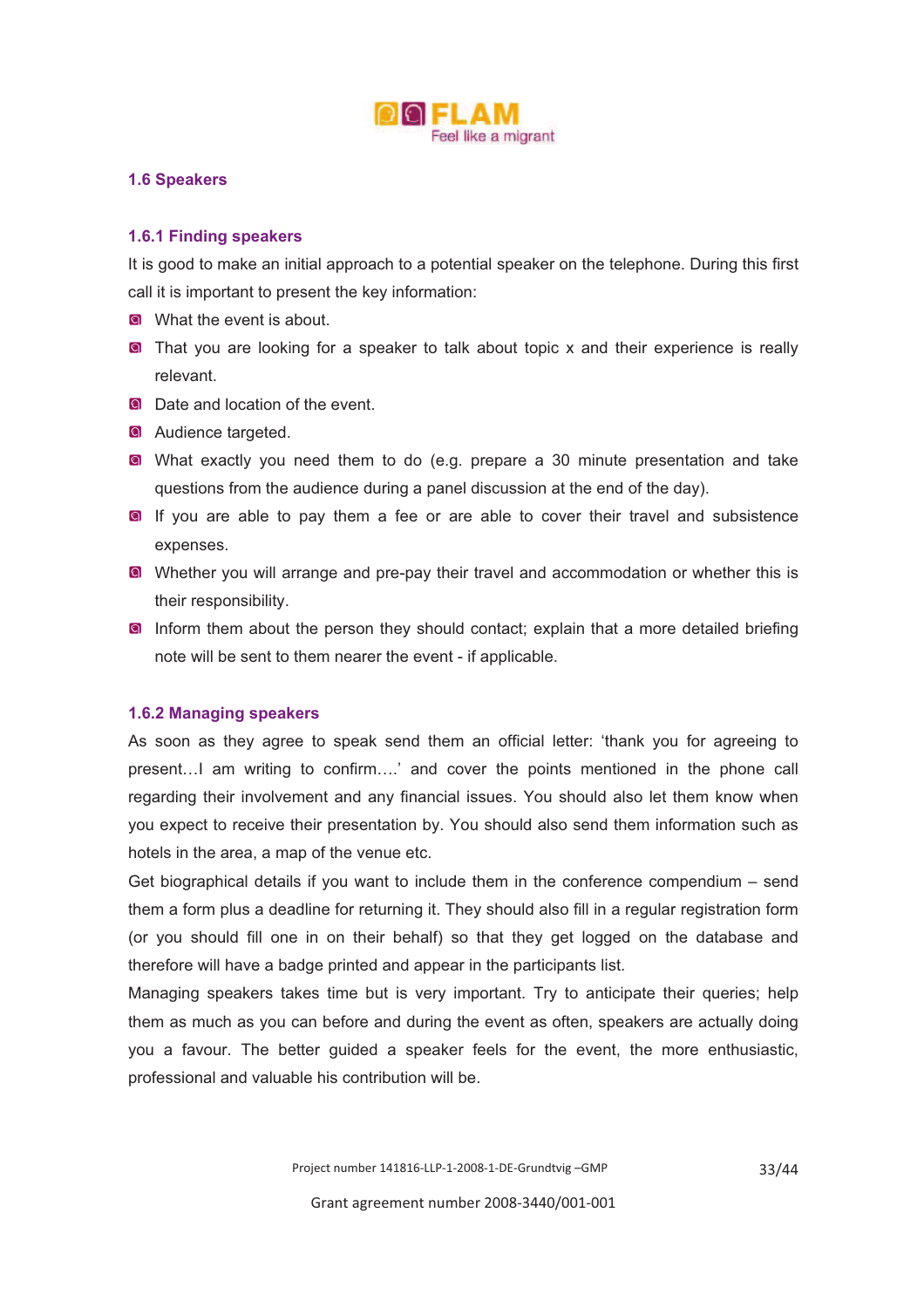

Take some time to go through your speakers' presentations. See whether the presentation clearly covers the topic you would like; correct any spelling mistakes and make sure contact details are clearly identified. If you modify a presentation it is good to let the speaker see any changes before it goes to print.

Writing a speaker briefing note is a useful tool**.** This should contain key information, such as detailed timings, who will be in the audience, what preparation you expect them to do, what time they should arrive, which rooms they need to be in and at what time.

Templates for presentations can be useful if you want to guide speakers closely in terms of the information they provide.

Putting them in contact with other speakers, for example in the same workshop as them and e-mail them other presentations to be made during the day to help with their preparation. Prepare a reimbursement form if you plan to cover their costs.

Set them a deadline that allows you enough time to edit their presentation and have it printed for the delegate packs.

Reminder by phone and/ or e-mail 1-3 weeks before presentation is due. Make sure that they are aware what equipment will be available for them (e.g. projector/ flip chart/ laser pointer). If a speaker drops out remember to ask if they can recommend anyone else with similar expertise who may be interested.

# **1.7 Documents and promotional materials**

# **1.7.1 Delegate pack**

Begin by deciding what you would like to include in the delegate pack.

The printer should provide you with a proof for you to approve before they print all the other copies. Check the proof carefully (layout and format).

Delegate packs will usually include some of the following:

- **Q** Welcome letter.
- **A** Agenda for the day.
- **Information on the event (aims of the plenary and workshops).**
- **Any other project-related materials (e.g. a project leaflet).**
- **Q** List of participants.
- **Q** List of participants per workshop.
- **Information on delegates/ Delegate compendium.**

34/44

Project number 141816-LLP-1-2008-1-DE-Grundtvig -GMP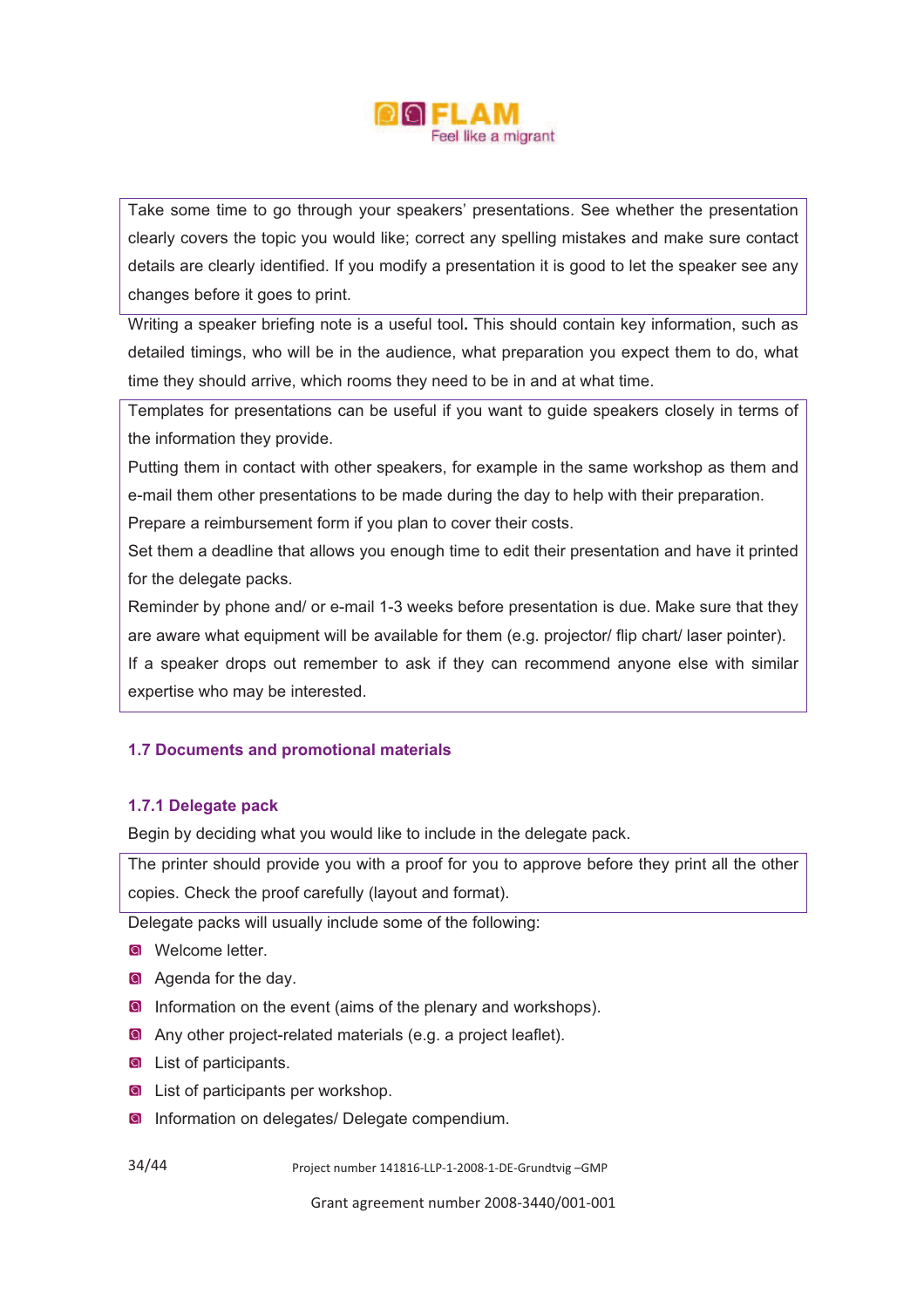

- **Print outs of presentations.**
- **Q** Feedback form.
- **Q** Query sheet.
- **Information on the local area.**
- **Information on sponsors/ partner organisations in running the event.**
- **Information on your organisation/ other events you are running in the near future.**

Get colleagues to proof read the contents of the delegate pack – more eyes = better quality.

# **1.7.2 Badges**

It is a good idea to have badges for delegates, speakers and staff at an event to facilitate communication. Here are a number of points you will need to consider:

- **Decide what information you want to appear on the badge.**
- Will it be on blank paper? White/ coloured paper? Logo?
- **O** Order badges and holders.
- **I** Will there be colour coding for the type of organisation people are from/ workshop they are attending?
- **I** Set up the query to run a merge from the database to get the necessary information onto the badges.
- **Ensure that the delegate data has been proof read.**
- **a** You will print the badges a few days before the event but there will most likely be a few cancellations/ new registrations between then and the event – ensure that you have a system for ensuring that even the people who register late get a printed badge.

Once the badges are printed and in their holders, check them against the delegate registration forms to ensure that everyone has a badge (check that all the speakers and staff attending also have badges and check the spelling).

Make sure the font is large enough so that the delegate's name and organisation can be read at normal talking distance.

# **1.7.3 Other promotional materials**

- **a** Think about what your delegates will find useful (are they more likely to retain and appreciate a pocket mirror, a mug, mouse mat or a calendar?)
- **E** Ensure that the design of promotional materials fits with the rest of the event in terms of the colours/ images/ text used.
- Ensure that the European Commissions promotional guidelines are adhered to when producing leaflets and other promotional materials.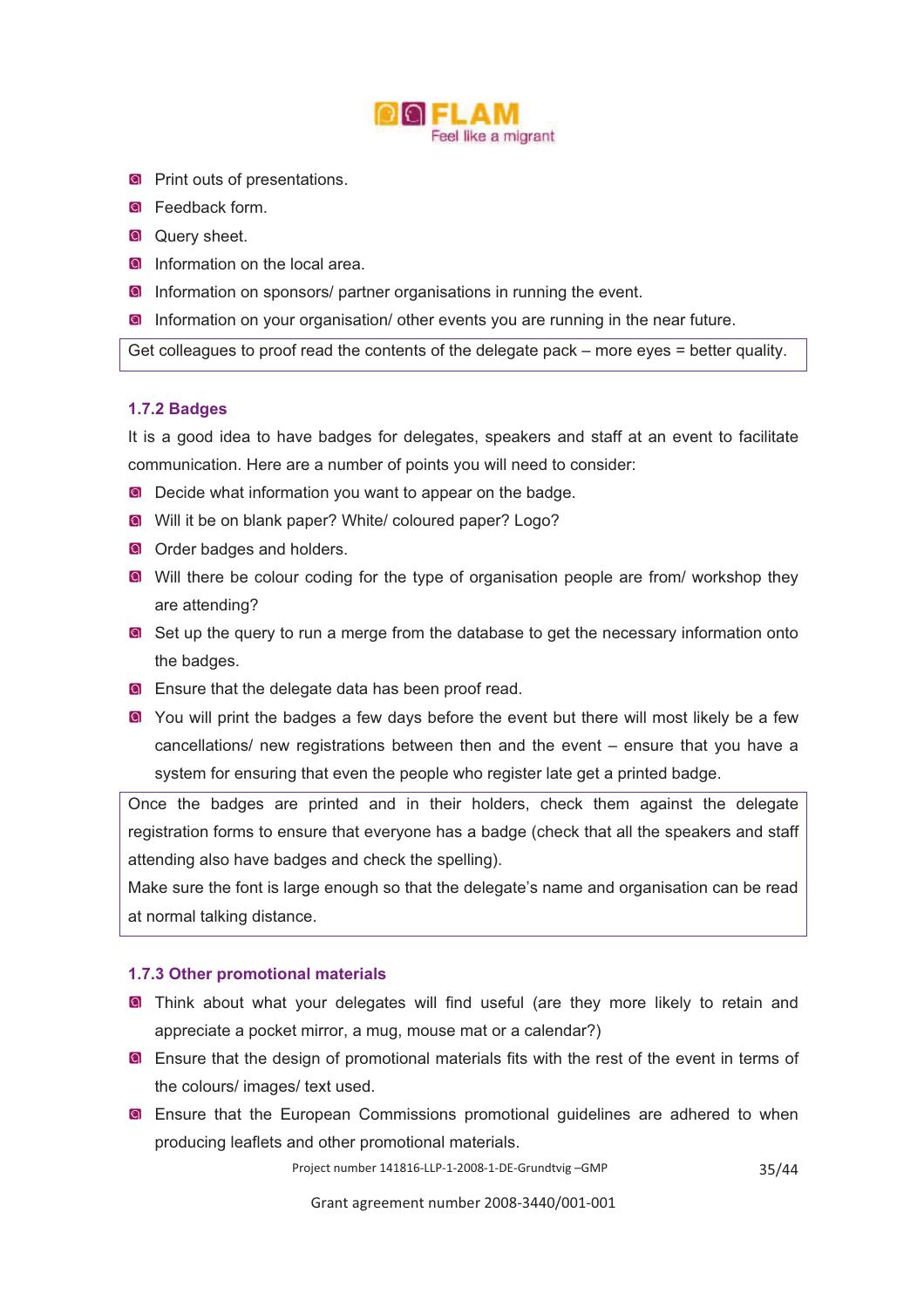

Ensure that you see a final proof before all the items are produced. Instructions concerning information and the visibility of the Programme are available in an Annex of the contractors agreement with the National Agency:

http://europa.eu.int/comm/dgs/education\_culture/publ/graphics/agencies/progr\_en.html

# **1.7.4 Event outputs**

You will need to decide upon what outputs you would like at an early stage so that you can ensure that appropriate information is gathered on the day (e.g. arranging tape recording/ minute-taking to write a final report).

Outputs might take the form of:

- **A Final Report:** this document can provide a summary of the key information given during the event (during plenary sessions and workshops discussions).
- **A** short video highlighting the key presentations or topics raised;
- A list of recommendations drawn up as a result of the event, to be distributed to key policy-makers;
- **I** The creation of a network (e.g. electronic platform) to exchange best practices on a specific subject.

# **2. DURING THE EVENT**

# **2.1 Before delegates arrive**

All practical arrangements should be made before delegates and speakers arrive to the venue. An early start for the colleagues who will help you is therefore recommended.

# **2.1.1 Brief your team**

First you need to brief your team. Though you will have given your team details on their tasks a few days before the event, you need to brief the team about their role and tasks. Allow the team to familiarise themselves with the venue. For large events, it is advisable to arrange a pre-visit to the venue for key staff members.

# **2.1.2 Allocate team to roles and locations**

Second, allocate your team to their specific roles and locations. Specific persons should be responsible for the following:

**O** To usher delegates (i.e. entrance, in between sessions).

Project number 141816-LLP-1-2008-1-DE-Grundtvig -GMP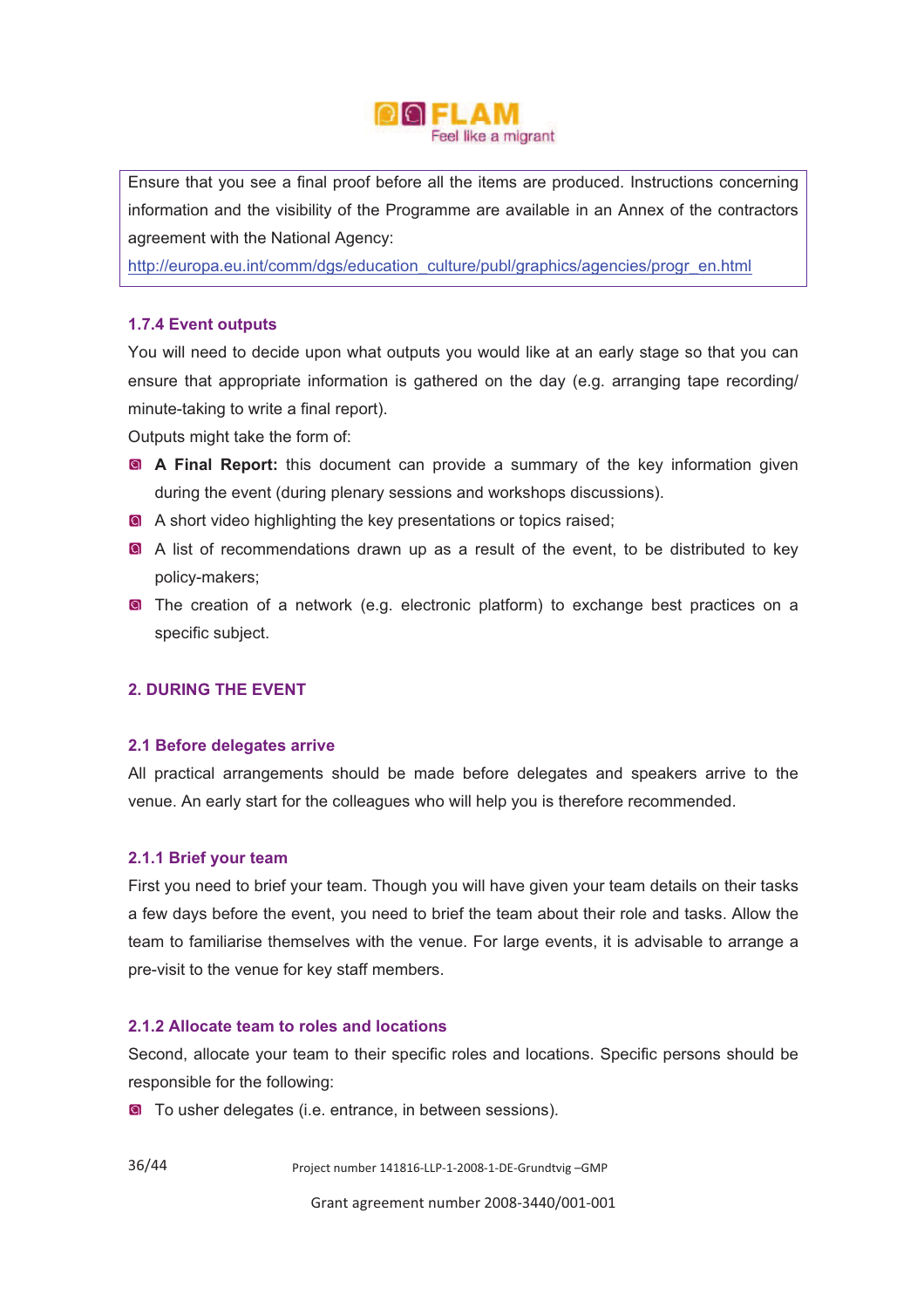

- To man the reception desk (between 2-4 people depending on the number of delegates and the space available).
- **O** To check workshop rooms (2 people).
- **O** To check conference hall (1 person).
- **To take care of keynote speakers and top table in the main hall.**
- **O** To take care of the other speakers and of their workshop rooms.
- **To meet with the technician and to go through all your needs (technical arrangements** covering equipment, lighting, heating, music). This person should be on hand to liaise with the technician throughout the day in case any problems arise.
- **O** To be responsible for presentations and to check that equipment works. To give you an idea, a team of 10-12 people is necessary for 250 delegates and 3-4 for an event for 40 delegates.

# **2.1.3 Checking rooms**

The following checks should be carried out:

#### **Reception desk:**

- **a** Sort badges by alphabetical order.
- **a** Set up the sign "Reception Desk"- ensure visibility.
- **A** Have a few documents available on the desk (delegate lists, agendas).
- **Co** Stationary bags and any other items you may need to access can usually be placed under the desk; however, make sure the reception desk and the immediate area around it looks tidy and professional.
- Ensure that people at the registration desk will be welcoming and informative to delegates.

#### **All rooms:**

- **A** Hang room numbers/ names of specific sessions on doors.
- **a** Set up the top table: install name badge, have water and glasses available.
- **Check that equipment works (laptop, microphone, screen).**
- **Check overall layout, seating and flower arrangements.**

#### **Main plenary room:**

- **Proceed as above. However, pay special attention to this room as delegates spent most** of their day there.
- Make sure that the room is pleasant: check the overall layout, lighting and heating.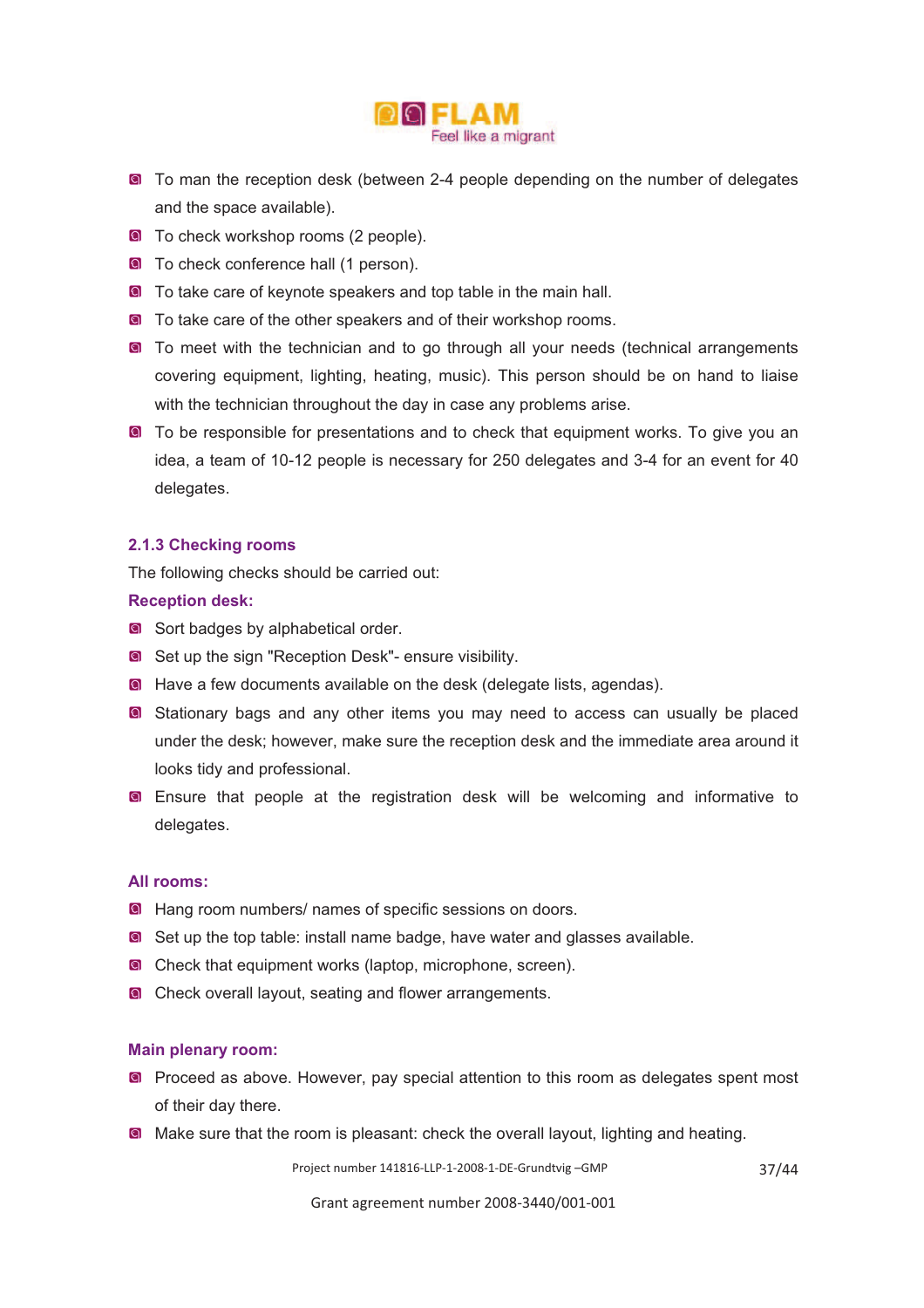

- **Make sure the top table looks as professional and tidy as possible.**
- Check and test a few times the equipment (if applicable with the technician).

# **2.1.4 Contact person of the venue**

- **a** Make sure the contact person of the venue (if any) is aware of your requirements.
- **G** Go through catering/ break arrangements and timings.
- Obtain details for any other housing rules (security, emergency procedures).

# **2.1.5 Speakers**

Speakers should each be welcomed and taken care of during the day. Specific people should be identified to check the workshop rooms and equipment with them and to reassure them about their roles – this can be done early in the morning or during breaks.

A briefing note for speakers can be left on their top table; this should identify clearly the timing and role of the speakers during the session (i.e. role of chair, presenter, reporter).

# **2.2 Once the event is underway**

# **2.2.1 You should be the main point of contact**

Remember that you should be the contact point - to respond and solve any problem which might arise during the day for:

- All delegates;
- **Speakers and Keynote speaker in particular;**
- Your team;
- **a** Contact person of the venue (for room and catering) and any other staff (cloakroom, catering, technician) ;
- **Any person with special needs (for dietary or access requirements).**
- **Photographer/ cameraman.**

# **2.2.2 Timing**

Timing is a key priority as all arrangements have been made in advance (i.e. catering times). You should therefore ensure that the agenda is kept to its timing.

To ensure this:

- **O** Tell the chairs of each session that they are responsible to keep to timings.
- **B** Be aware that some of the session can overrun (e.g. if they precede a coffee break), but that others cannot (e.g. those before lunch).

38/44

Project number 141816-LLP-1-2008-1-DE-Grundtvig -GMP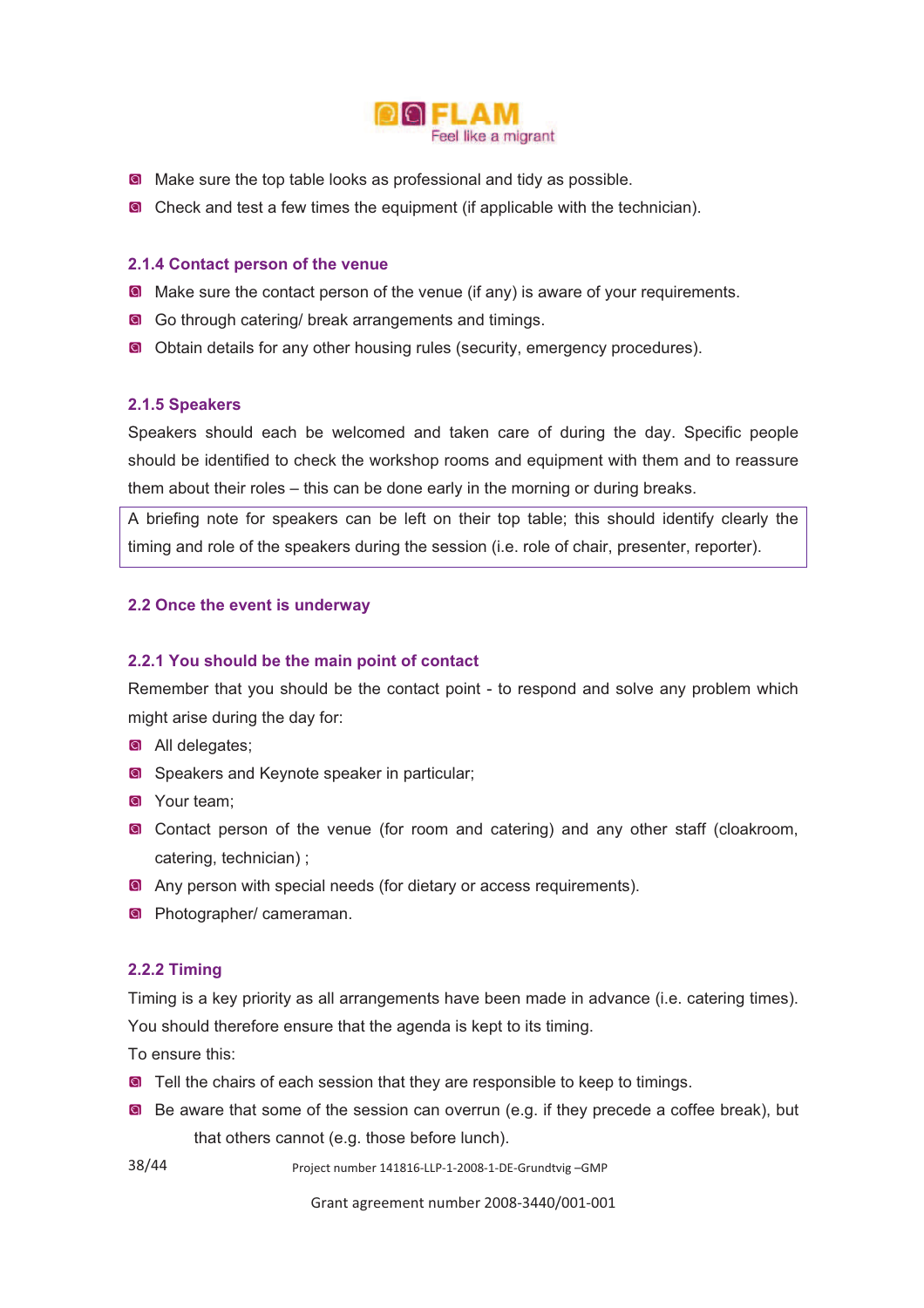

- **O** Usher delegates before the start of each session (after coffee/ lunch breaks).
- **ID** Identify one person responsible for timing in each room to indicate to the chair when sessions need to start and end. Tell the chair where you will sit - preferably at the back of the room, close to the door.
- **If time is not kept you will have to rearrange the timings for catering. Warn the catering** staff about delays as soon as you can.

# **2.2.3 Catering**

- **E** Ensure that delegates are helping themselves out.
- **a** Make sure that dietary requirements are met. It is useful to have a list of named individuals with specific requests: at registration, tell them that they need to give their name to staff to obtain a specific meal during the lunch breaks.
- **If** Use this time to check with delegates that all is fine and that they do not need any specific help (often you will end up eating after them all).
- **O** For a buffet, signs should indicate the food items vegetarian, fish, meat etc.
- **O** For a seated meal, take the time for opening speeches.

# **3. AFTER THE EVENT**

The events organisation process is often an exercise in building relationships. Good relationships between the organiser and the venue may result in beneficial offers for the future, such as possible discounts on future events. Throughout the event organization process, the project team should work to create an open dialogue with all the parties involved, in order to ensure that the entire process runs smoothly. Immediately following an event is the period of consolidation for the whole process.

Events provide the opportunity to augment existing mailing lists, provided the Data Protection Act is complied with. Data protection issues arise in that mailing lists should have express permission from candidates as how their data can be processed. To address this issue, your documentation (e.g. feedback forms/ query sheets) should always include tick box options with questions such as:

*Would you like to be informed about our project activities in the future?* 

*Would you like to be informed of similar future events?* 

In this way you can take advantage of the opportunity to find out if your potential 'audience' would like to be informed of forthcoming events. They should therefore be encouraged to tick this option on the feedback form.

Project number 141816-LLP-1-2008-1-DE-Grundtvig -GMP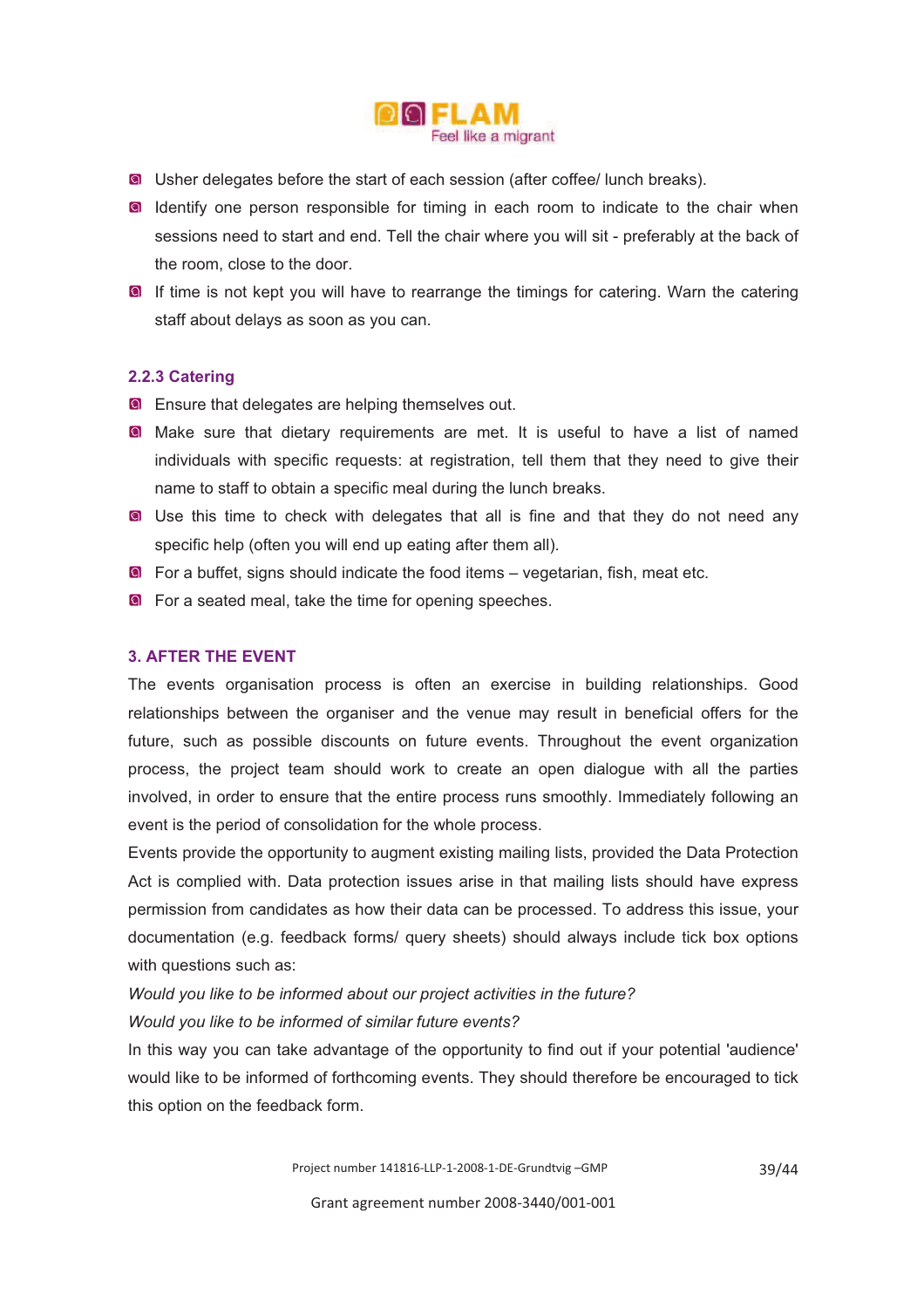

Some of the following points (e.g. feedback analysis, presentations) can also be useful to include in a report to the client, should a summary of the event and its financial costing be required.

Immediate follow up activities include: replying to query sheets; adding people on the mailing list; analysing the feedback given on feedback forms.

#### **3.1.1 Thank you notes to speakers**

It is very important that all the external presenters (and other key members of staff) receive a letter of thanks. A great deal of effort goes into creating and presenting a presentation, or workshop, and it is both good practice and common courtesy to show appreciation for their efforts, as you may need to call on their services for future events.

#### **3.1.2 Media Round-off**

Engaging the media to promote our project and event can be a cost effective way to disseminate information whilst exploring potential avenues for valorisation. Once the event is over it can be beneficial to initiate post communication with the media contact to thank them for the coverage, and discuss the impact of the event. Any follow-up news could lead to additional coverage.

It's advisable to build good contacts with the media as it could be useful for future events.

# **3.1.3 Email delegates**

40/44

An email should be sent out to delegates informing them of the 'next steps' to be taken as a result of the event. Ideally, the email will include the web link to where they will be able to find materials related to the event, and perhaps information such as further contact details for networking opportunities. This email should also include a further opportunity for them to provide feedback.

# **3.1.4 Email DNAs – Delegates that 'did not attend'**

People who were unable to attend but requested further information; as well as those that cancelled should be sent an email based on the message sent to delegates. This correspondence should provide a summary of the event, its purpose, and location details to where they can find information and conference documentation.

Obviously this will omit the feedback option, but depending on the number of people to which the communication is circulated, it may be worth setting up an immediate response system to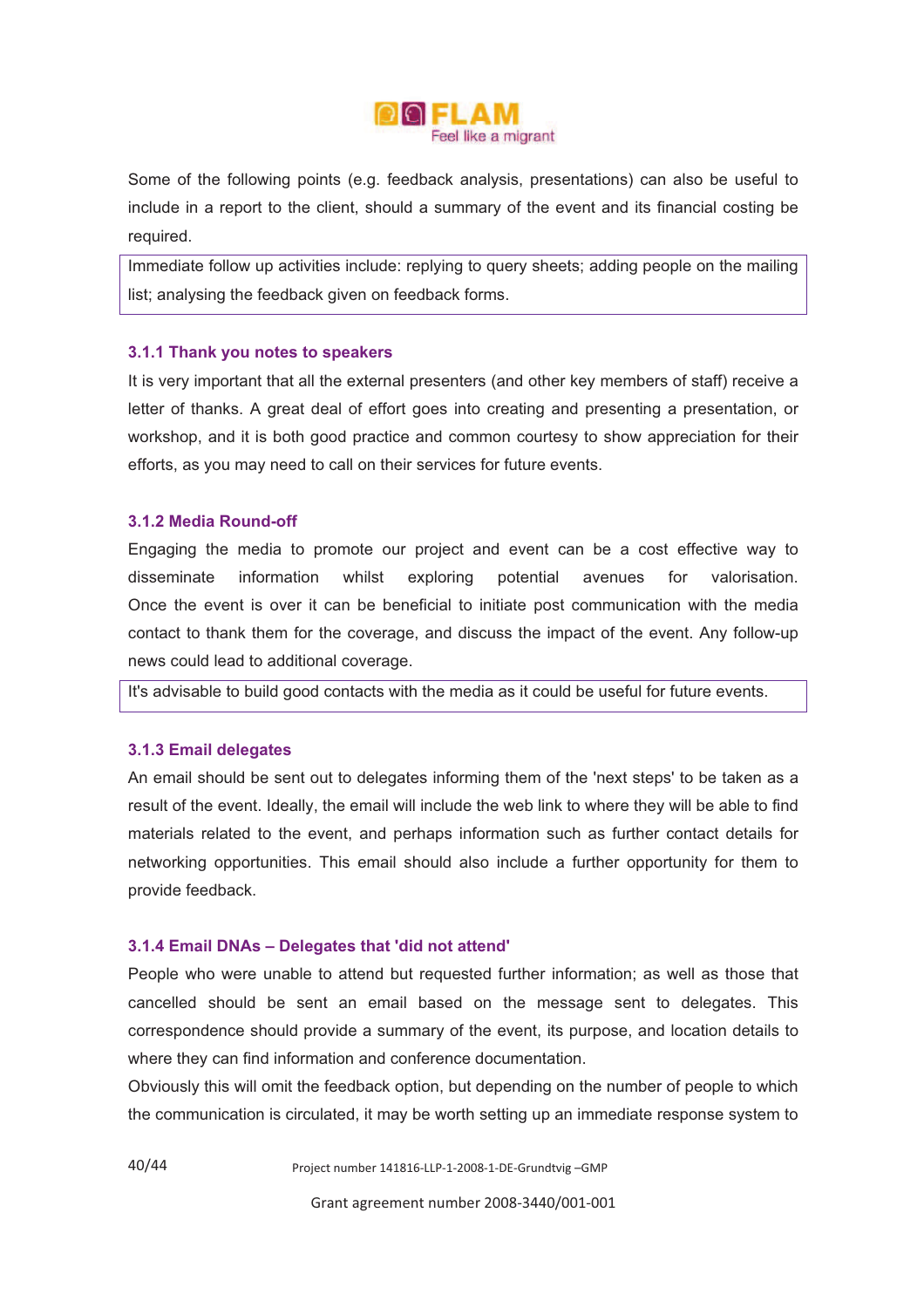

find out if they want to be kept informed of further developments/ similar events. This is a method which would not require too much effort on their part, and a link to a registration page to record their contact details could be generated upon their reply. This should also include the option to unsubscribe from receiving information. An emailing application and database facility will need to be in place to support such an automated function.

#### **3.2 Feedback**

It is advisable to use feedback, from the delegates and the venue, to inform event organisation processes. Straight after the event it is a good idea to arrange a staff debrief and get together with colleagues involved in the event organisation to make a list of what worked well or did not work, and keep this for future reference. It can be easy to forget the pros and cons of organising the event, particularly if it is not something which is done on a regular basis.

It is good practice to include feedback/ query sheets in the delegate packs compiled for the event, as client needs and constructive criticism are important to inform the organization process for future events. This assists continuous improvement in systems and processes, and also provides the valuable opportunity to analyse the collective 'mood' and level of satisfaction of the audience on the day.

Use the feedback to improve your organisational process: list suggestions for improvement for future events.

#### **3.3 Query sheets**

The opportunity to pose questions should be available to all participants. Queries could relate to future events, the subject of the demonstration event, or further company information, for example. Response to queries should be timely and in writing, inviting the enquirer to contact your organisation should further information be required. Again this is an important element in building relationships/ networks.

**Reply to delegates' queries as early as possible.**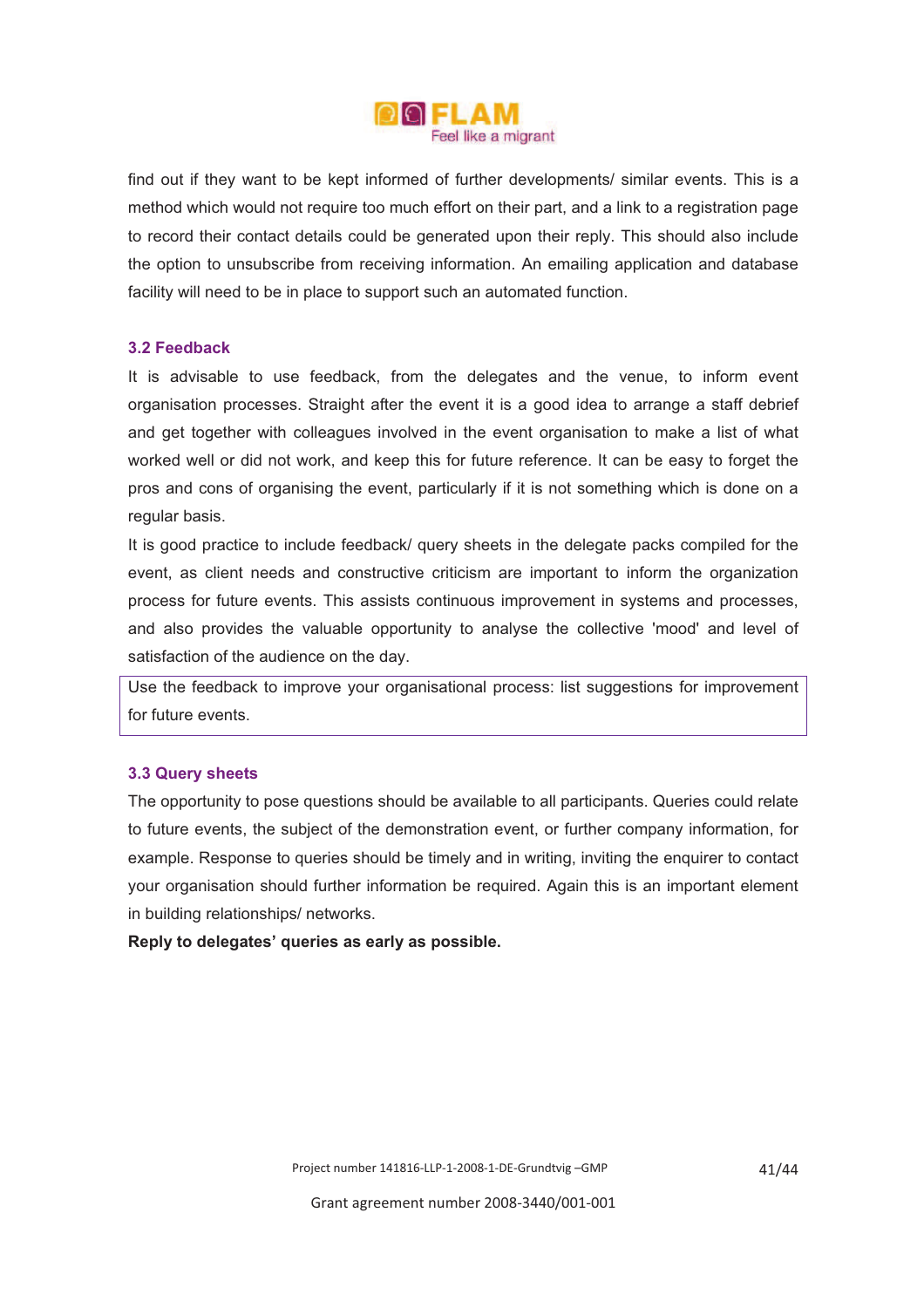

#### **3.4 Presentations**

It is always advisable to make available on the website all the PowerPoint presentations which have been presented on the day for those who were unable to attend but would like to view the subject matter. It is good practice to make a contact list of people who request hard copies and send out delegate packs.

Publish the results of your event to the widest audience as possible: uploading the materials and presentations from our event onto our website can help you to do this.

#### **3.5 Internal Management**

#### **3.5.1 Update website**

Updating the company/ project website with a summary of the event after it has happened provides further insight for those who were not able to attend, and keeps them informed of the next steps the organisation intends to take. Materials such as the compendium, biographies of speakers, translations (if applicable), and depending on the technological capacity, video clips/ pod casts of presentations should be made available.

#### **3.5.3 Staff debrief meeting**

To round off the event organisation process it is common practice to debrief all staff involved. As described earlier, staff will be allocated specific roles and activities and will concentrate on these at the event. Although staff will communicate with each other throughout the process, the 'debrief' is an important activity as it provides the opportunity to present an insight into the complete process, a first collective look at feedback received and the 'next steps' to be taken.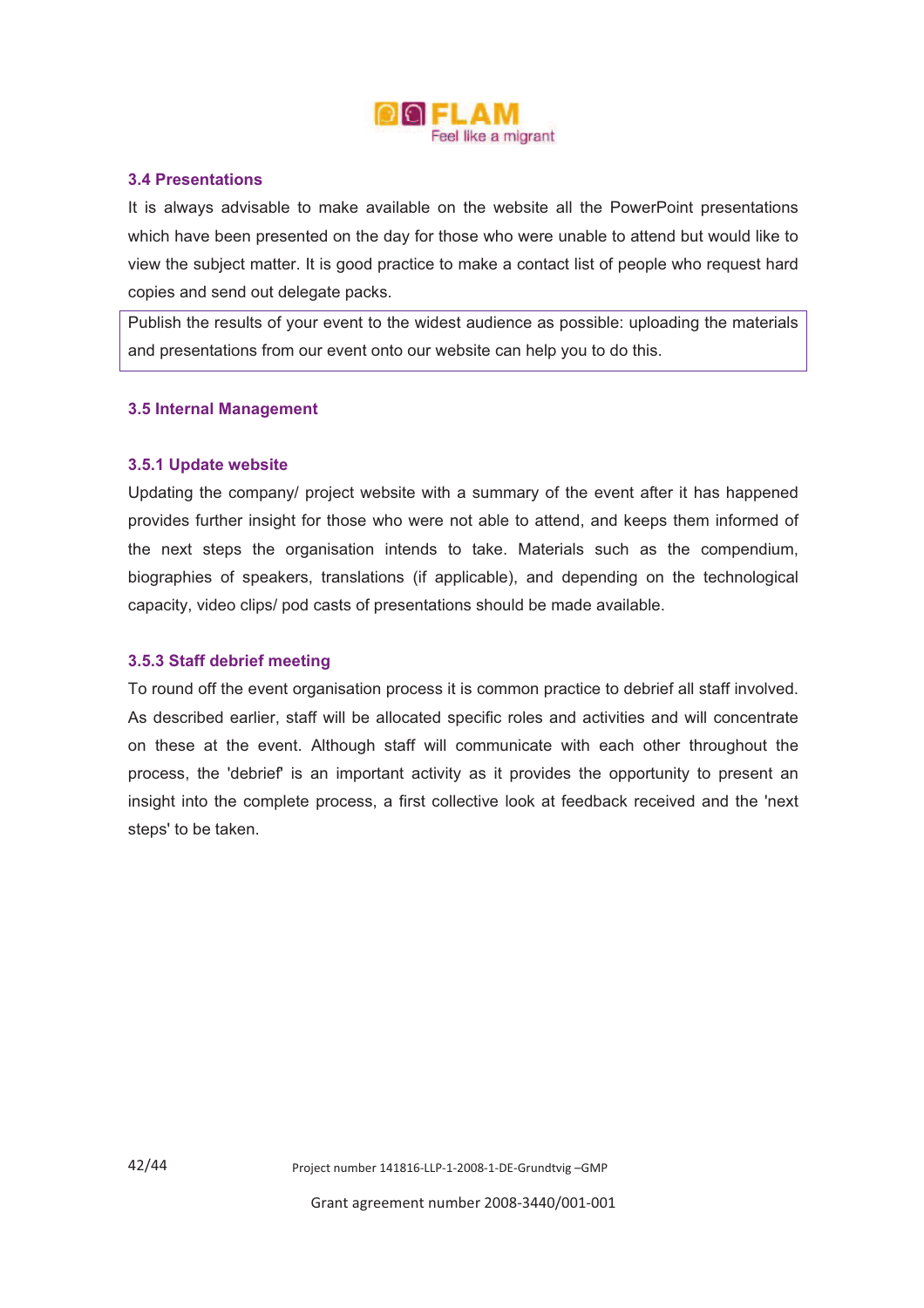

# **BIBLIOGRAPHY**

- **a** "A Dissemination and Exploitation Handbook for Everyone Involved in the Lifelong Learning Programme" (ECOTEC Research and Consulting Limited, July 2008)
- **a** "Dissemination Guidance Note for Leonardo Projects" (ECOTEC Research and Consulting Limited, October 2002)
- !"Evaluation Guidance Note for Leonardo Projects" (ECOTEC Research and Consulting Limited, October 2002)
- **a** "Event Management Tips and Guidance for Success" (ECOTEC Research and Consulting Limited, April 2006)
- "Handbook on evaluation and dissemination strategies for Comenius 2 projects" (REVICE, Centre for Work, Training and Social Policy; CIREM, Foundation Centre for European Initiatives and Research in the Mediterranean; September 2000)
- "Valorisation Guidance Note for Applicants and Projects (Procedure B) Leonardo" (ECOTEC Research and Consulting Limited, August 2004)